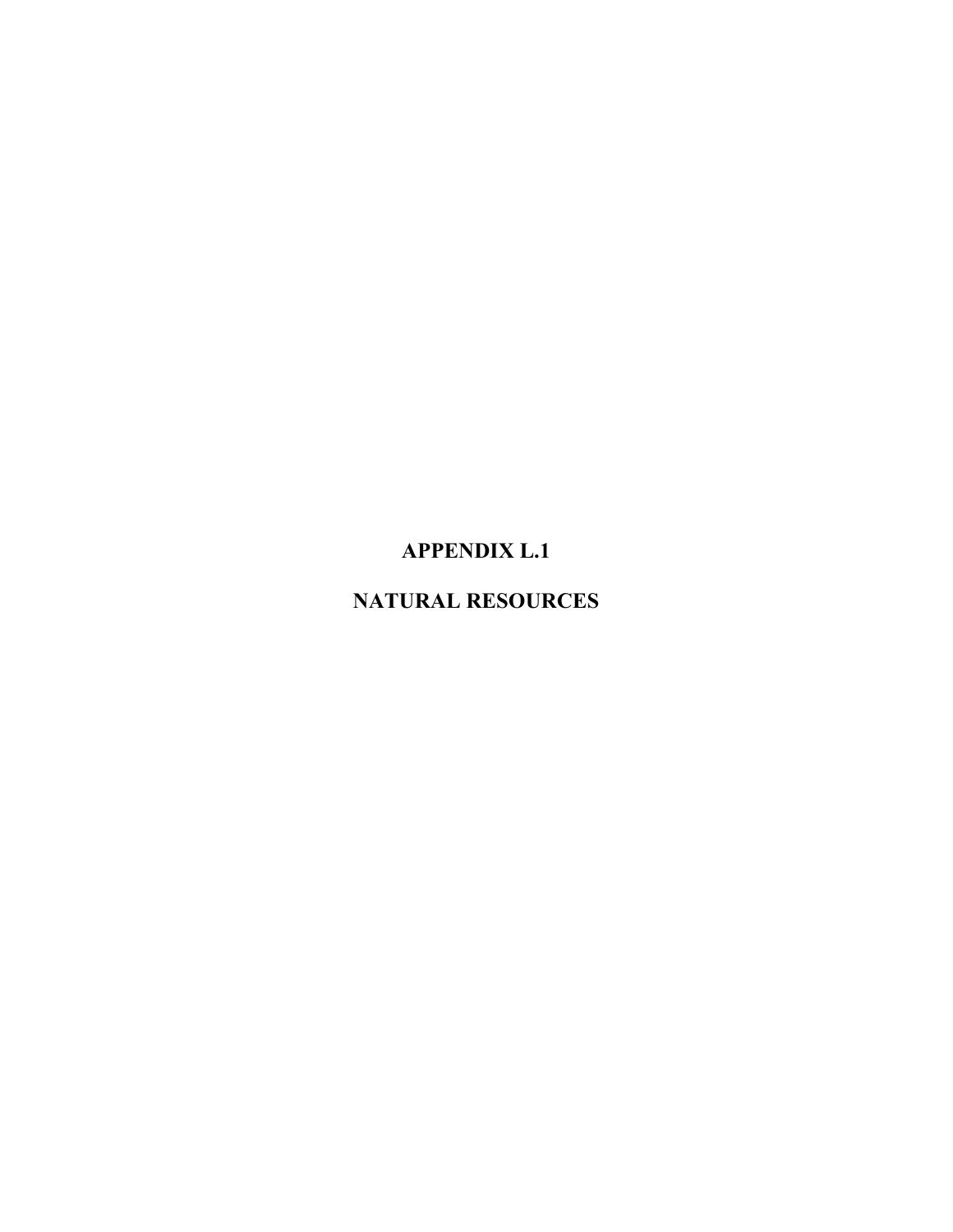### **Appendix L.1:** Natural Resources

## **A. INTRODUCTION AND METHODOLOGY**

As described in detail in Chapter 2, "Project Alternatives," the project has been refined since issuance of the SDEIS. Of particular importance to this chapter are the withdrawal of any activities at Coney Island (Coney Island Yard expansion site), and withdrawal of the 129th Street barge site. Therefore, text previously including those two sites has been eliminated from this FEIS.

This appendix provides more detailed information on the ecosystems of the East River to support the discussion in Chapter 15, "Natural Resources." (See Chapter 15 for a description of mitigation measures.)

Because terrestrial resources are limited to some parkland sites and because the project area consists almost entirely of a developed urban area, the analyses conducted for the project present a general description of existing terrestrial resources, focusing largely on vegetation in parklands and wetlands that could be affected. Furthermore, most of the analysis is devoted to considering the project's potential impacts on surface water resources and aquatic life in the East River at Pier 6. This is the only location where the Second Avenue Subway would require construction in or adjacent to water bodies (see Figure L.1-1).

To facilitate the analysis, field surveys were conducted between December 2001 and June 2002 at the Pier 6 site. In addition, letters were sent to federal and state agencies that regulate natural resources inquiring whether these agencies know of any endangered, threatened, or special concern species along the project corridor. Correspondence from the agencies is attached as part of this appendix. A literature search and review of published data concerning the various project sites was also conducted.

## **B. REGULATIONS AND PERMITS**

A number of federal and state agencies have jurisdiction over elements of the aquatic and terrestrial environment. The regulations that pertain to the natural resources analyses for the Second Avenue Subway, including those covering surface water, wetlands, and ecologically sensitive areas, are discussed below, as well as in Chapter 4, "Public Outreach and Review Process."

#### **FLOODPLAINS**

Storm water is conveyed to a receiving body of water via the land's drainage system. An important component of this system is the floodplain, or the area low enough to hold flood waters during large storms. When the banks of rivers or streams overflow during a storm, the wide, flat floodplain spreads the water, reducing its velocity and force. The floodplain permits the water to flow more slowly and in some cases, its vegetation removes pollutants. Thus, it is a very important element in protecting water resources.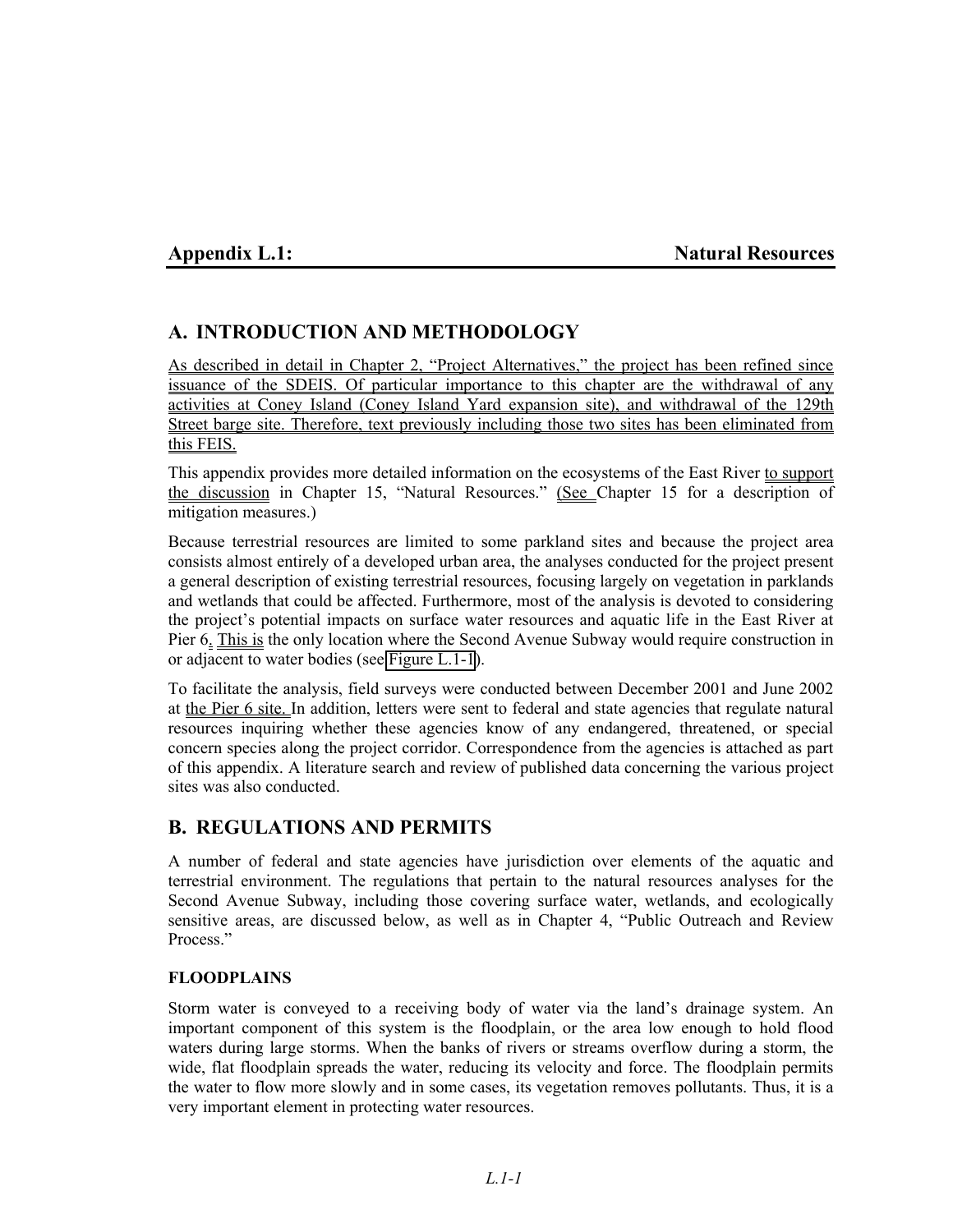Regulated floodplain areas have been defined by the Federal Emergency Management Agency (FEMA) and include areas that flood during storms that have a 1 percent chance of occurring in any given year, which is equivalent to a likelihood of occurring once every 100 years (100-year storm). FEMA also maps the 500-year floodplains, but these are not regulated. Federal regulations require an analysis of impacts and options to avoid floodplain encroachment. FEMA has responsibility for mapping and regulating floodplain areas. Federal regulations stipulate that in the case of a "significant encroachment" on the floodplain by a proposed project, a finding of an "only practicable alternative" is required. While a project may encroach on the 100-year floodplain, this encroachment may not be significant. In addition to federal requirements, New York State Department of Environmental Conservation (NYSDEC) Environmental Conservation Law regulations (6 NYCRR Part 502) require state agencies contemplating projects in the floodplain to consider the effect of these actions individually as well as cumulatively with other projects in the vicinity. In New York City, Local Law 33 of 1988 regulates building in the 100 year floodplain. In all cases, habitable structures must be flood-proofed or raised above the 100 year floodplain. Finally, all federal agencies must comply with Executive Order No. 11988 of May 24, 1977 concerning Floodplain Management, which requires that each agency has, among other things, "a responsibility to evaluate the potential effects of any action it may take on the floodplain; to ensure that its planning programs and budget reflect consideration of flood hazards and floodplain management; and to prescribe procedures to implement the policies and requirements of this Order."

#### **WETLANDS**

Wetlands are transitional lands between terrestrial and aquatic systems, where the water table is usually at or near the surface, or the land is covered by shallow water. While there are many types of wetlands distinguished by specific ecological characteristics, there are two fundamental wetland types: tidal and freshwater. Freshwater wetlands have no saline inputs, whereas tidal wetlands can either be saline or fresh, but are found in areas influenced by tides. Wetlands are a valuable resource since they can be essential breeding, rearing, and feeding grounds for many species of fish and wildlife. They may also perform flood protection and pollution control functions. Wetlands in the study area are tidal wetlands.

Tidal wetlands are regulated by both NYSDEC and U.S. Army Corps of Engineers (ACOE). In addition to tidal wetland resources within New York City limits, NYSDEC regulates a protective adjacent area, which extends 150 feet from the regulated wetland boundary. However, as defined by NYSDEC regulation, the seawall edge of existing "functional and substantial fabricated" structures (such as bulkheads, seawalls, rip-rap walls, etc.) that are greater than 100 feet in length may be considered as the limit of the regulated adjacent area.

Except for very minor disturbances, activities within wetlands and buffer areas cannot be undertaken without a permit from the ACOE and/or NYSDEC, as relevant. Among other regulations, the ACOE must comply with Executive Order No. 11990 concerning the protection of wetlands. This order requires that federal agencies shall avoid undertaking or providing assistance for new construction located in wetlands "unless the head of the agency finds (1) that there is no practicable alternative to such construction and (2) that the proposed action includes all practicable measures to minimize harm to wetlands which may result from such use." The Order also provides that "in making this finding, the agency may take into account economic, environmental and other pertinent factors." In practice, permission to disturb, fill, or otherwise remove a wetland itself can only be granted if there is no feasible alternative to avoid such action and if appropriate mitigation, such as replacement wetlands in another location, can be agreed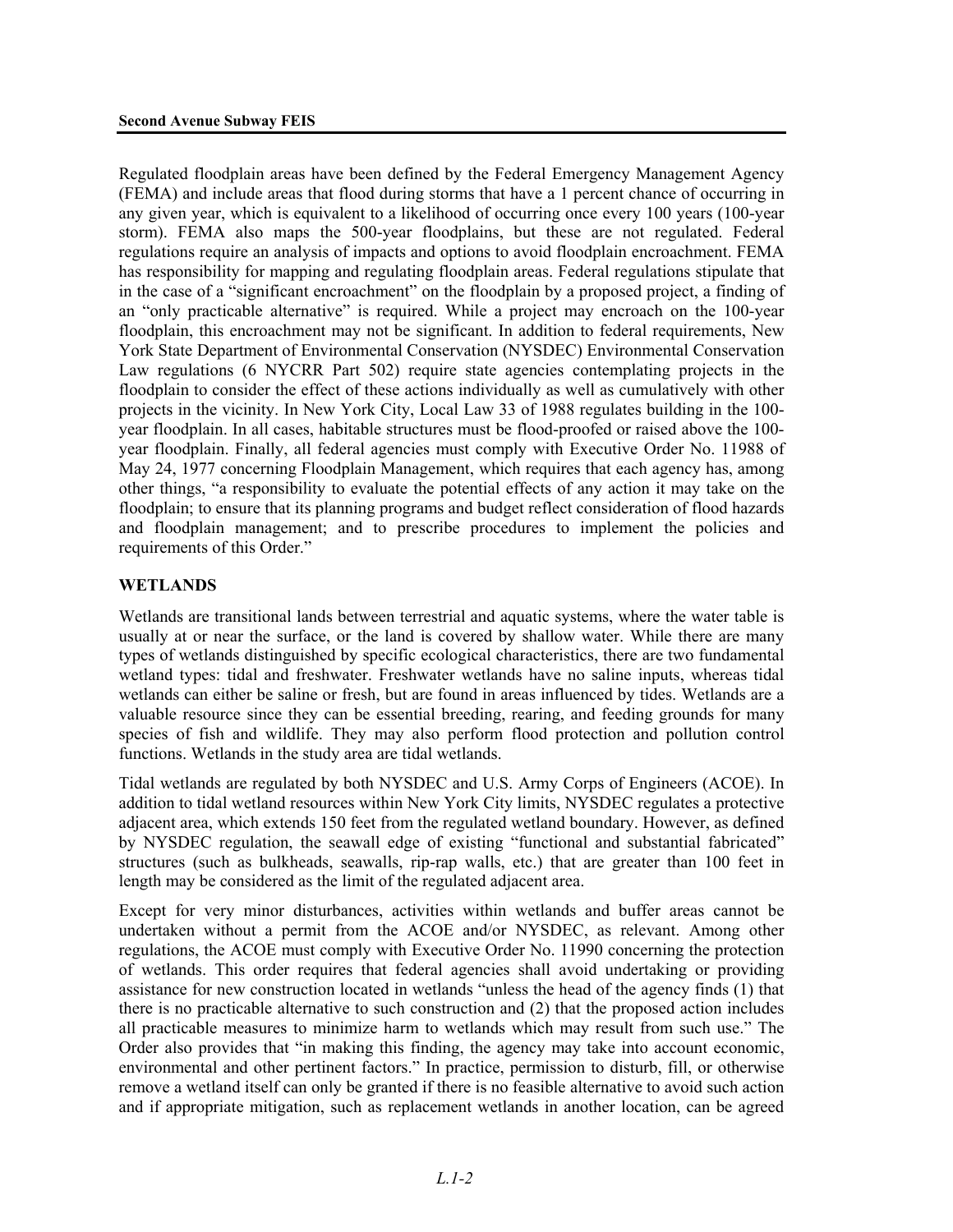upon. Activities in the wetland buffer areas are limited to those types of development that would not change natural drainage systems or require removal of vegetative cover.

The Second Avenue Subway could affect one type of wetland littoral zone, at Pier 6. The littoral zone includes all lands under tidal waters where water depths are shallower than 6 feet at MLW.

#### **SURFACE WATER REGULATIONS**

Activities in and discharges to surface waters are controlled by federal, state, and local agencies through a number of permits and approvals, reflecting legislation and regulations promulgated at all levels of government. At the federal level, a number of programs address activities in navigable waters and protect the environment of these waters, such as the Federal Clean Water Act of 1987. New York State classifies water quality for its surface water resources; issues permits for discharge to surface waters; identifies and protects wild, scenic, and recreational rivers; and oversees the state's coastal zone management program. New York City regulates discharges to its sewer system, which then discharges to surface water bodies under the auspices of New York State.

#### **GROUNDWATER**

In addition to the surface waters that could be affected by the Second Avenue Subway, certain project components would be located above groundwater sources. Groundwater beneath Manhattan and the Bronx is not used for drinking or non-potable purposes. It is contained in igneous and metamorphic rocks, and is geologically isolated from the groundwater layers under Queens and Brooklyn. Overall, the groundwater under Manhattan and the Bronx is not an issue with this project.

However, all of Long Island (including the 36th-38th Street area of Brooklyn where a subway yard could be located) is located above Environmental Protection Agency (EPA)-designated sole source aquifers that supply all of the drinking water for Long Island. In 1978, EPA designated the Long Island aquifer as a sole source aquifer, concluding that the system is the "principal source of drinking water" to the people of Long Island, and "if contaminated, would create a significant hazard to public health." As a result, federally funded projects must be reviewed by EPA to ensure that they do not adversely impact groundwater at this aquifer. This designation is made pursuant to the Safe Drinking Water Act (SDWA), Section 14-24(e).

The EPA, under the SDWA, has also defined the outside boundaries of Kings County (Borough of Brooklyn) and Queens County (Borough of Queens) in the City of New York and parts of Nassau County as a recharge zone and streamflow source zone for the aquifers underlying southeastern Queens County. While the Kings and Queens County aquifers are neither the sole nor principal sources of drinking water for these counties, the geographic boundaries of Kings and Queens Counties are within the recharge zone for the aquifers underlying the southeastern portion of Queens County.

#### **ECOLOGICALLY SENSITIVE AREAS**

Significant or unique habitats and landforms are regulated by NYSDEC, NYSDOS, and local authorities. Areas such as wetlands and habitats critical to spawning of fish and animal populations must be given close examination. The quality, rarity, human use, and wildlife of such areas dictate how impacts are measured, as well as the level of any required mitigation.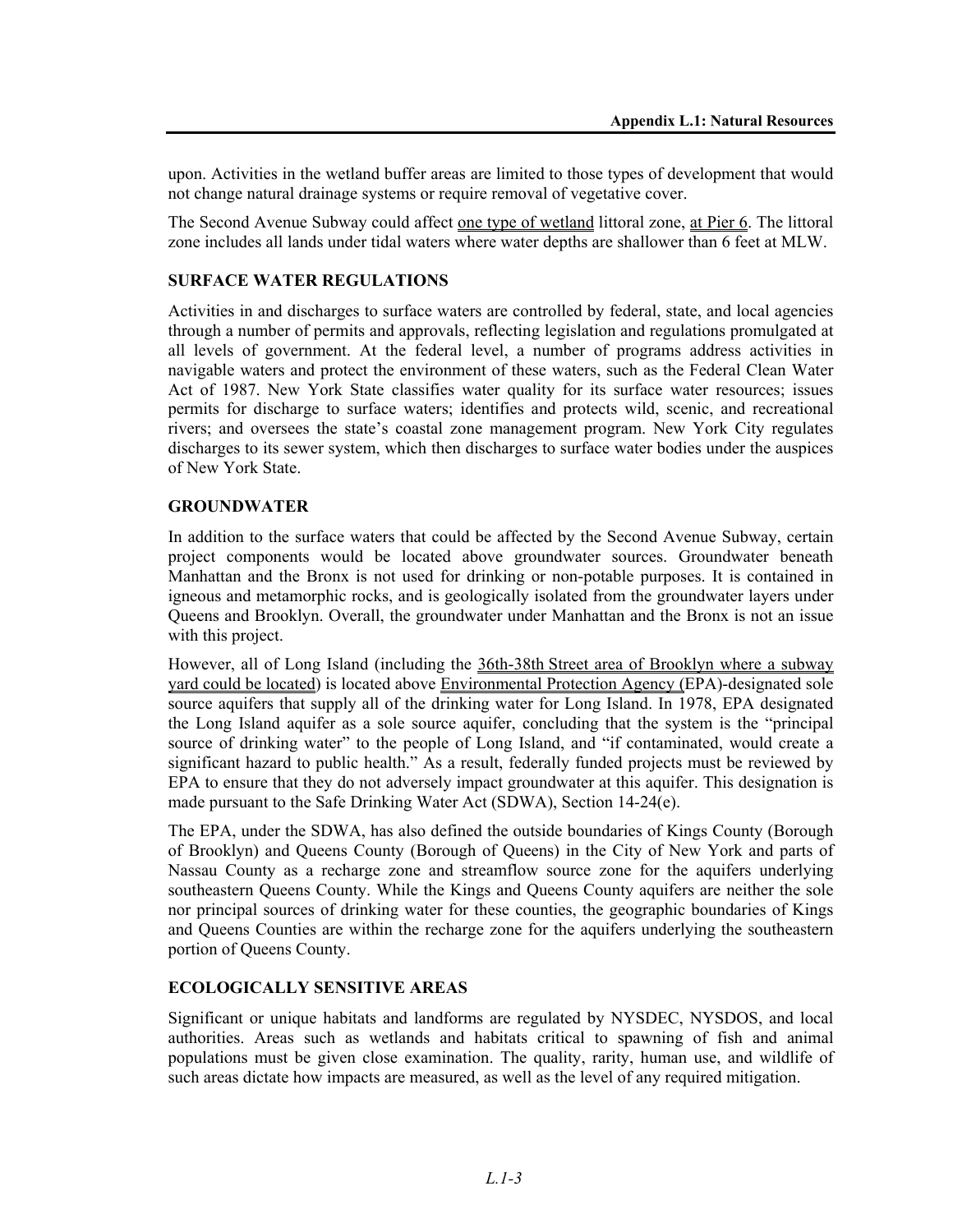Several laws have been established to protect ecologically sensitive areas. For example, the 1996 amendments to the Magnuson-Stevens Fishery Conservation and Management Act established Essential Fish Habitat (EFH) provisions to protect and enhance important habitats of federally managed marine and anadromous (fish that migrate up rivers from the sea to breed in freshwater) fish species. Congress defined EFH as "those waters and substrate necessary to fish for spawning, breeding, feeding or growth to maturity." Fish may change habitats with changes in seasons, life history stages, migration and geographic distribution, abundance, and interactions with other species. Federal agencies that fund, permit, or undertake activities that may adversely affect EFH must consult with the National Marine Fisheries Service (NMFS) about the potential impacts of their actions on EFH, and respond in writing to NMFS's recommendations.

As part of the 1973 Endangered Species Act, several categories of federal status for plants and animals were created by the Department of the Interior (DOI), U.S. Fish and Wildlife Service (USFWS). The regulations for the designations are contained in 50 CFR 17. While the USFWS has jurisdiction over terrestrial and freshwater species, NMFS would be responsible for any endangered or threatened marine species found in the study area. Plants and animals can be listed as endangered or threatened, thereby receiving protection under federal law. Picking, damaging, or destroying any protected plants on property not owned by the individual is illegal. Likewise, hunting, importing, exporting, or possessing protected animals is illegal. Under Section 7 of the Endangered Species Act, any federal agency that is sponsoring or assisting a project must coordinate with DOI for a determination of impacts on protected plants and animals. Similarly, under New York State Environmental Conservation Law, NYSDEC maintains a list of plant and animal species that are considered rare, endangered, threatened, or of special concern.

#### **PERMITTING**

Project construction for the proposed barge site would be a regulated activity and would require permits from various agencies, including the ACOE and NYSDEC. A brief overview of the regulatory oversight and permitting processes that may be applicable for the Second Avenue Subway's proposed in-water construction activities is discussed in Chapter 4. No permits could be issued until completion of the Final Environmental Impact Statement (FEIS) and issuance of the Record of Decision.

## **C. EXISTING CONDITIONS**

As described in Chapter 2, "Project Alternatives," the Second Avenue Subway project would extend generally from 129th Street to approximately State Street in Lower Manhattan. Along this area, the vast majority of construction and operations activity would occur on inland sites located on Second Avenue, Chrystie Street, St. James Place, Pearl Street and Water Street, but some construction activity would also take place along the water's edge at Pier 6 on the East River in Lower Manhattan. In addition, some construction and operations for the subway could also take place at several storage and maintenance yards, including existing facilities in Brooklyn, the Bronx, and northern Manhattan. The vast majority of the area that would be directly or indirectly affected by the Second Avenue Subway consists of paved property, much of which is occupied by buildings of various types and where natural resources would not be affected. Consequently, the text below concentrates on those sites where impacts to natural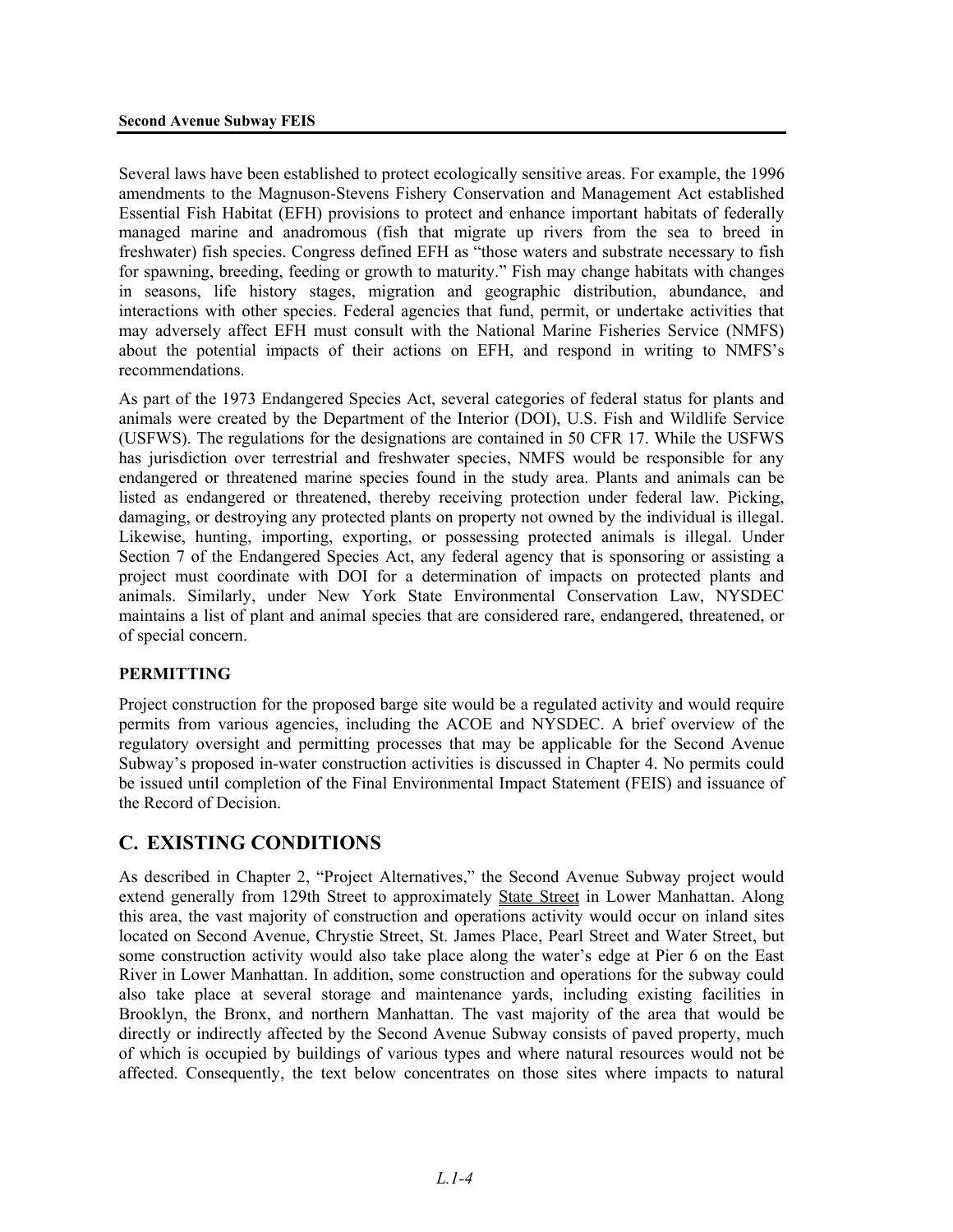resources could potentially occur—chiefly, unpaved areas (parklands) and sites along the water's edge at the East River.

The following section first describes geology and groundwater, as well as terrestrial vegetation and wildlife at upland sites on the East River. Next is an overview of surface water characteristics (water and sediment quality). This section generally describes the water body and specific issues, such as water's edge conditions, channel width and depth, and NYSDEC wetland jurisdiction. Finally, the section describes aquatic biota (phytoplankton, zooplankton, benthic invertebrates, and fish) in the East River.

### **GEOLOGY**

Manhattan is situated at the extreme southern terminus of the Manhattan Prong, part of the New England Upland Physiographic Province. The Manhattan Prong is a northeast-trending, deeply eroded sequence of metamorphic rocks. According to the Geologic Map of New York-Lower Hudson produced by the New York State Education Department (1995), Manhattan consists of three prominent geologic formations: Manhattan Schist, Inwood Marble, and Fordham Gneiss, all of which are highly folded, faulted, and metamorphosed rocks.

- Manhattan Schist occurs throughout Manhattan and is the most prevalent bedrock formation. The Manhattan Schist consists of foliated pelitic schists that may be of the Middle Ordovician age (460 to 470 millions years ago). Sillimanite, garnet, muscovite, biotite, plagioclase, quartz, and kyanite comprise the schist. Layers of gneiss composed of similar materials are also present in this formation.
- Fordham Gneiss is a coarsely banded hornblende-biotite-quartz plagioclase formation primarily from the Upper Precambrian age (1.2 billion to 544 million years ago). It exists primarily in the northeastern portions of Manhattan north of Central Park.
- Inwood Marble is commonly associated with valleys and lower-lying areas and is primarily a white to gray, medium- to-coarse-grained rock that ranges in composition from calcite to nearly pure dolomite. Inwood Marble can be of either Lower Ordovician or Upper Cambrian ages (470 to 510 million years ago). Inwood Marble is found primarily along the shores of the East River in lower Manhattan and in some areas near the Harlem River.

Manhattan has been affected by glaciation beginning nearly 300,000 years ago. Glacial reformation of topography smoothed out the ground surface and often deepened valleys that were oriented in the direction of glacial advance. Glacial till, deposited as ground moraine directly from the bottom of glacial ice, is the dominant overburden material in Manhattan.

#### **GROUNDWATER**

Groundwater is typically found at approximately 10 to 60 feet below grade along the project alignment in Manhattan. However, potable groundwater is not a major resource in Manhattan or the Bronx. Very little is found either above the rock or within fractures in the rock, and it is insufficient as a source of water supply. All potable water in Manhattan and the Bronx comes from a system of upstate reservoirs. Groundwater quality is variable, but frequently poor, as it has been altered by more than a century of contamination from industrial uses. Manhattan and the Bronx's groundwater is not used for potable supply and non-potable use is limited.

Manhattan Island is criss-crossed by many subsurface streams and some surface streams (mostly in the north). The surface or subsurface ridges, such as rock structures, control the flow of these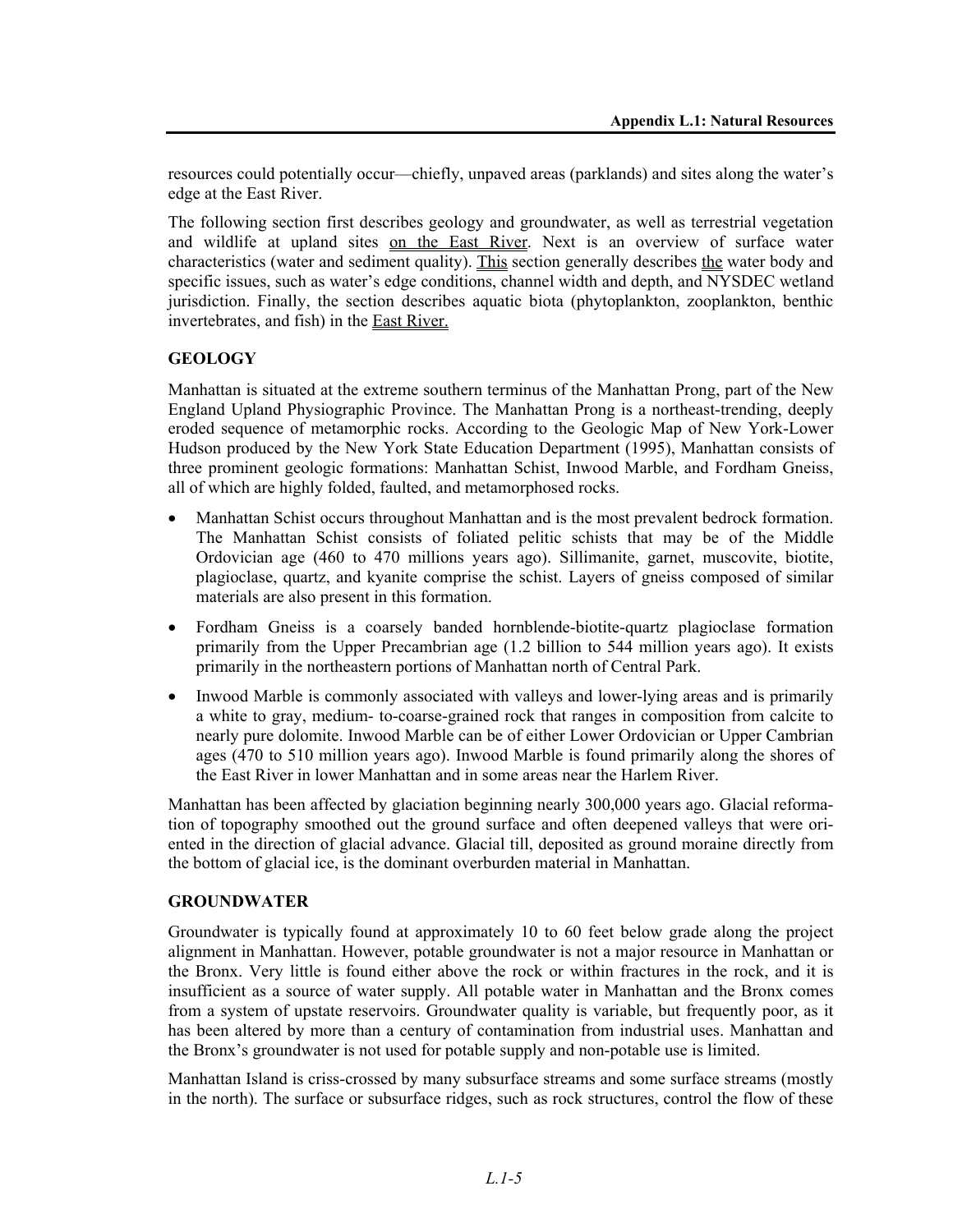#### **Second Avenue Subway FEIS**

streams. The majority of the underground streams flow eastward from higher elevations in the west. Canal Street and Spring Street form the longest subsurface stream channels in Lower Manhattan. These streams flow from Washington Street in the west to the vicinity of the Brooklyn Bridge in the east.

#### **TERRESTRIAL VEGETATION AND WILDLIFE**

#### *MANHATTAN ALIGNMENT*

Most of the sites that could be used for storing and transporting spoils and construction materials, or for future subway operations, are located within densely developed areas of Manhattan. From a natural resources perspective, the entire Second Avenue Subway corridor would be located within disturbed, urban areas where either no vegetation or highly invasive species exist. Similarly, it is likely that terrestrial and avian wildlife within these areas is generally limited to urban species tolerant of such conditions, such as the gray squirrel, rock dove, or Norway or black rats.

Some of the upland sites that may be affected by Second Avenue Subway construction or operations are within parklands. Neither these nor any of the other open spaces along the alignment near proposed construction activities have a high terrestrial habitat value. Avian species noted throughout the parks along the Second Avenue Subway corridor included such common urban species as rock dove, European starling, and house and song sparrows.

#### *ENDANGERED, THREATENED, AND SPECIAL CONCERN SPECIES*

As part of the analysis, written requests were sent to NYSDEC Natural Heritage Program and the USFWS on December 11, 2001 (see correspondence in the Natural Resources Appendix L.3), inquiring whether these agencies' databases recorded any known reported endangered, threatened, or special concern species within the study area. The NYSDEC Natural Heritage Databases indicated various sites within the area along Second Avenue where the endangered peregrine falcon and its nests have been observed, including a nest at a building on Water Street; however, none of these sites are currently being considered as project sites. Therefore, no further surveys for this species are required.

#### **FLOODPLAINS**

#### *MANHATTAN ALIGNMENT*

As shown in Figure  $L.1-2$ , the designated 100-year floodplain is mapped along much of Manhattan's East Side shoreline. The floodplain extends inland several blocks in low-lying areas, such as in East Harlem (particularly between 103rd and 110th Streets), the East Village (close to 14th Street), and Lower Manhattan. As shown in the graphic, the proposed subway alignment and some storage tracks pass through the 100-year floodplain in East Harlem and Lower Manhattan. In addition, the potential staging and barge site at Pier 6 falls within the 100 year floodplain.

#### *STORAGE YARDS*

One of the potential storage yard or maintenance sites under consideration as part of this project—the southern and eastern portions of the 207th Street Yard, which is the area closest to the Harlem River shoreline—is also located within the 100-year floodplain (see Figure L.1-3).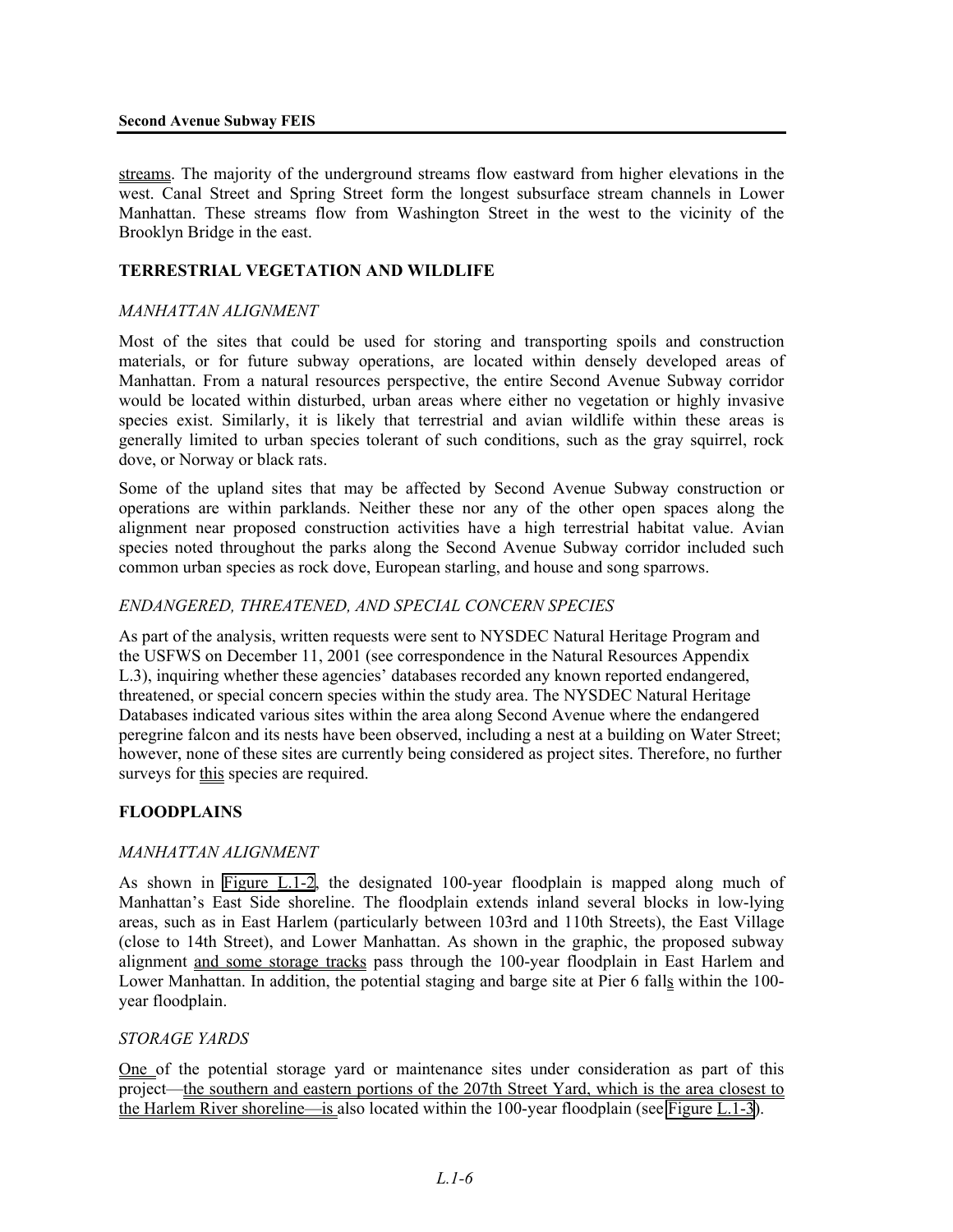The 36th-38th Street Yard and Concourse Yard, neither of which is close to a shoreline, are not within the mapped 100-year floodplain.

#### **WETLANDS**

The Second Avenue Subway could affect wetlands at Pier 6.

#### *MANHATTAN ALIGNMENT*

As described above, the littoral zone includes all areas where water depths are shallower than 6 feet at MLW. At the Pier 6 site, there is a continuous functional bulkhead along the entire potential construction site, limiting the presence of tidal marsh plants and submerged aquatic vegetation. However, even though the East River is designated as littoral zone, NYSDEC regulations state that actual water depths determine whether or not an area is actually a littoral zone. Therefore, the fact that the area was recently dredged to depths greater than 6 feet at MLW likely removes the littoral zone <u>(i.e., anything shallower than 6 feet</u>) at this location.

#### **SURFACE WATER**

Barging facilities are proposed for storing and transporting spoils and construction materials needed to build the new subway along the East River at Pier 6. This waterway and its associated natural resources are described below, along with site-specific descriptions of the water's edge, channel dimensions, and NYSDEC tidal wetland or ACOE jurisdictional issues pursuant to the proposed project activities. NYSDEC has determined that the East River has a best use classification of Class I suitable for secondary contact recreation and other usage except for primary contact recreation and shell fishing for market purposes.

#### *EAST RIVER*

The East River is a tidal strait connecting New York Harbor with the western end of Long Island Sound. The river is approximately 16 miles long and generally ranges from 600 to 4,000 feet wide. Water depth is maintained to a depth of 40 feet below MLW from the Battery to the former Brooklyn Navy Yard, and 35 feet at MLW from that point to the Throgs Neck Bridge. In reality, the channel is much deeper in places than the maintained depth, reaching up to 100 feet deep in areas just north of Hell Gate.

Circulation and salinity structure is largely determined by conditions in the Harbor and Sound, and this river's fish, benthic, and plankton communities are strongly influenced by the composition and abundance of these communities in adjacent water bodies. The reach of the East River between Roosevelt Island and Wards Island, known as Hell Gate, is noted for its strong tidal currents. The flood current sets eastward and the ebb sets westward, and direction and velocity of the currents are affected by strong winds, which may increase or diminish the periods of flood and ebb. Current velocities are rapid in the East River—maximum velocities in the lower River reach 5 knots. Current speeds in the upper East River are not as great since it is wider and since more of its tidal prism is exchanged with the Harbor than with the Sound.

The mean tidal range is considerable—approximately 4.26 feet at the Battery and increasing to 7.2 feet at Willets Point. The phase of the tide at Willets Point lags the Battery by about 3 hours. This phase difference (and the difference in resulting water elevations between the Battery and Willets Point) is chiefly responsible for the rapid tidal currents in this water body. Tidal excursion distances vary between 16 and 21 kilometers (9.9 to 13 miles) in the upper East River.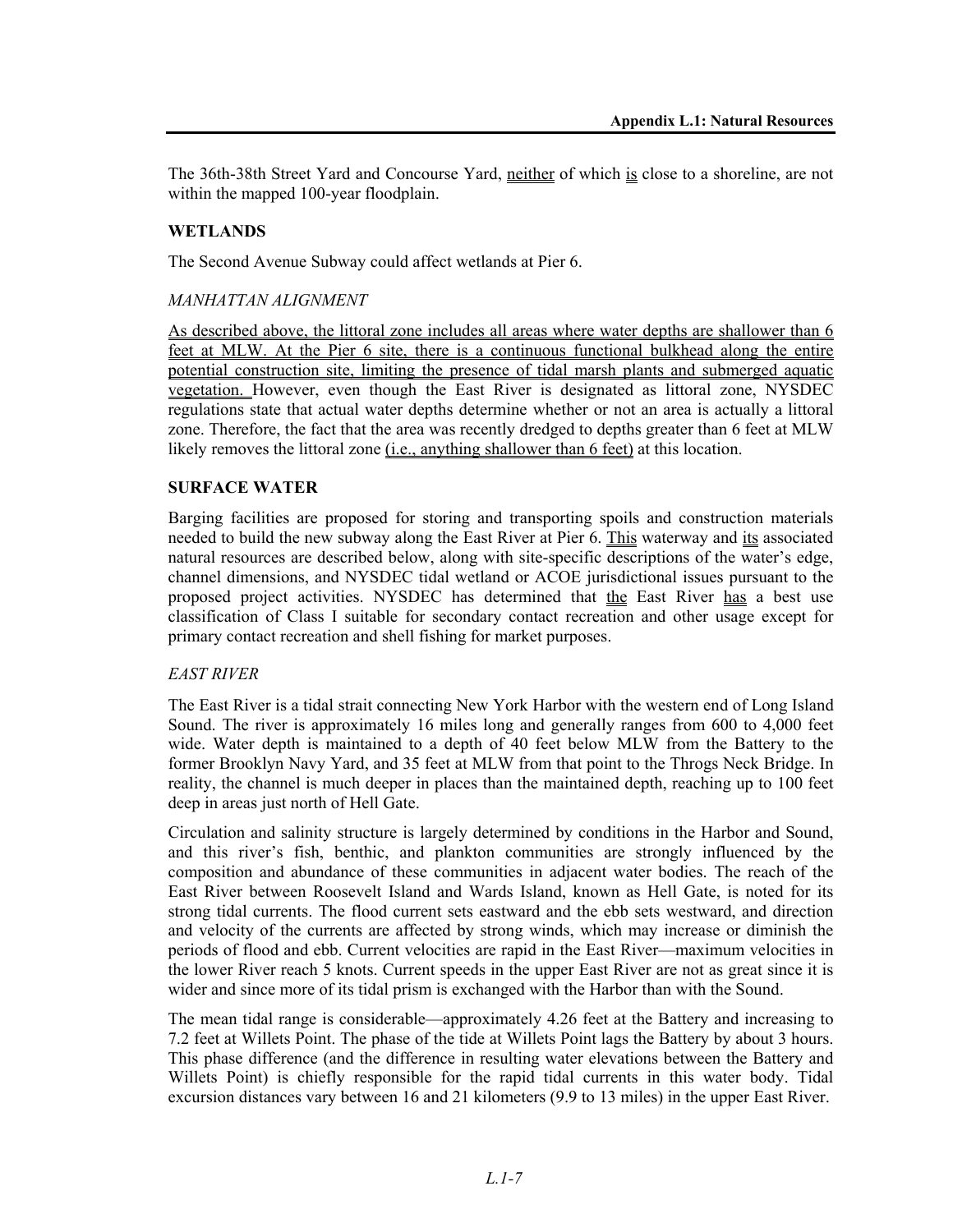#### *Water Quality Overview*

The New York City Department of Environmental Protection (NYCDEP) currently collects water quality monitoring data from 14 sites in the Inner Harbor area, which encompasses the proposed Pier 6 barge site in the lower East River as well as the Hudson River, the Narrows, and the Kill van Kull-Arthur Kill system. The closest sampling site to the proposed Pier 6 barge site is located on the west side of the river off of East 23rd Street. According to the 2001 NYCDEP New York Harbor Water Quality Survey summer temperatures in the East River near the project site at the East 23rd Street sampling station ranged from 20 to  $24^{\circ}$ C (68°F to 75.2°F), and salinity ranged from 23 to 26.5 ppt. Differences in water quality measurements between surface waters (3 to 6 feet) and bottom waters (39 to 52 ft) were slight.

The East River is classified as a Class I water by NYSDEC. The dissolved oxygen (DO) standard for Class I waters is 4.0 mg/L. Although water quality conditions in the estuary have improved considerably over the past two decades, violations of the "never less than" DO standard are still recorded. Summer DO values recorded at the East 23rd Street sampling station ranged from 2.5 to 5.3 mg/L for surface waters and 2.2 to 5.0 for bottom waters. DO concentrations were below the 4.0 mg/L standard in 3 of 15 surface water samples and 5 of 15 bottom water samples in 2001.

Fecal coliform concentrations for the lower East River ranged from 8 to 1,020 MF/L in 2001 and complied with the standard for best-use classifications for fishing (2,000 MF/L). Past data show that the Inner Harbor area is prone to short-term fluctuations in water quality, particularly episodic increases in fecal coliform following rainstorms. The Inner Harbor shows the least yearto-year chlorophyll *a* variation and lowest summertime average  $(5 \mu g/L)$  average in 2001), although trends have shown a slight increase in chlorophyll *a* concentration in the 1990's relative to the value concentrations measured in the 1980's. In 2001 chlorophyll *a* concentrations at the East 23rd Street sampling station ranged from 1.2 to 9.6  $\mu$ g/L, with 13 of 15 samples below 5 µg/L.

#### *Sediments Overview*

The lower East River primarily has a hard, rock bottom consisting of gravel, cobble, rocks, and boulders covered with a shallow layer of sediment, usually ranging from less than 2 inches and occasionally up to 12 inches thick in the channel area. Studies indicate that the lack of soft sediments is most likely attributable to the high current velocities that maintain particulate matter in suspension. However, sediment samples collected in July 2002 at the Pier 6 barge site, as part of the natural resources assessment for this project, were mostly silt and clay with some sand. Concentrations of several heavy metals and methylene chloride in East River sediments were measured over the period between 1980 and 1982 as part of the Newtown Creek 301 (n) application. Sampling at the Pier 6 barge site in July 2002 indicates that sediment concentrations of contaminants exceed NYSDEC guidance levels (TAGM #4046) for some semi-volatile organic compounds (SVOCs) and heavy metals. However, no pesticides were detected in any of the samples collected in July 2002, and only four VOCs and one PCB mixture (Aroclor® 1248) were detected in these samples. The VOC and Aroclor® did not exceed NYSDEC guidance levels.

#### *Pier 6 Barge Site at East River*

The project site at Pier 6 on the East River was used as part of the World Trade Center recovery effort. To accommodate this effort, including its barge-based debris removal operation, the area surrounding Pier 6 was dredged under emergency conditions in fall 2001, and approximately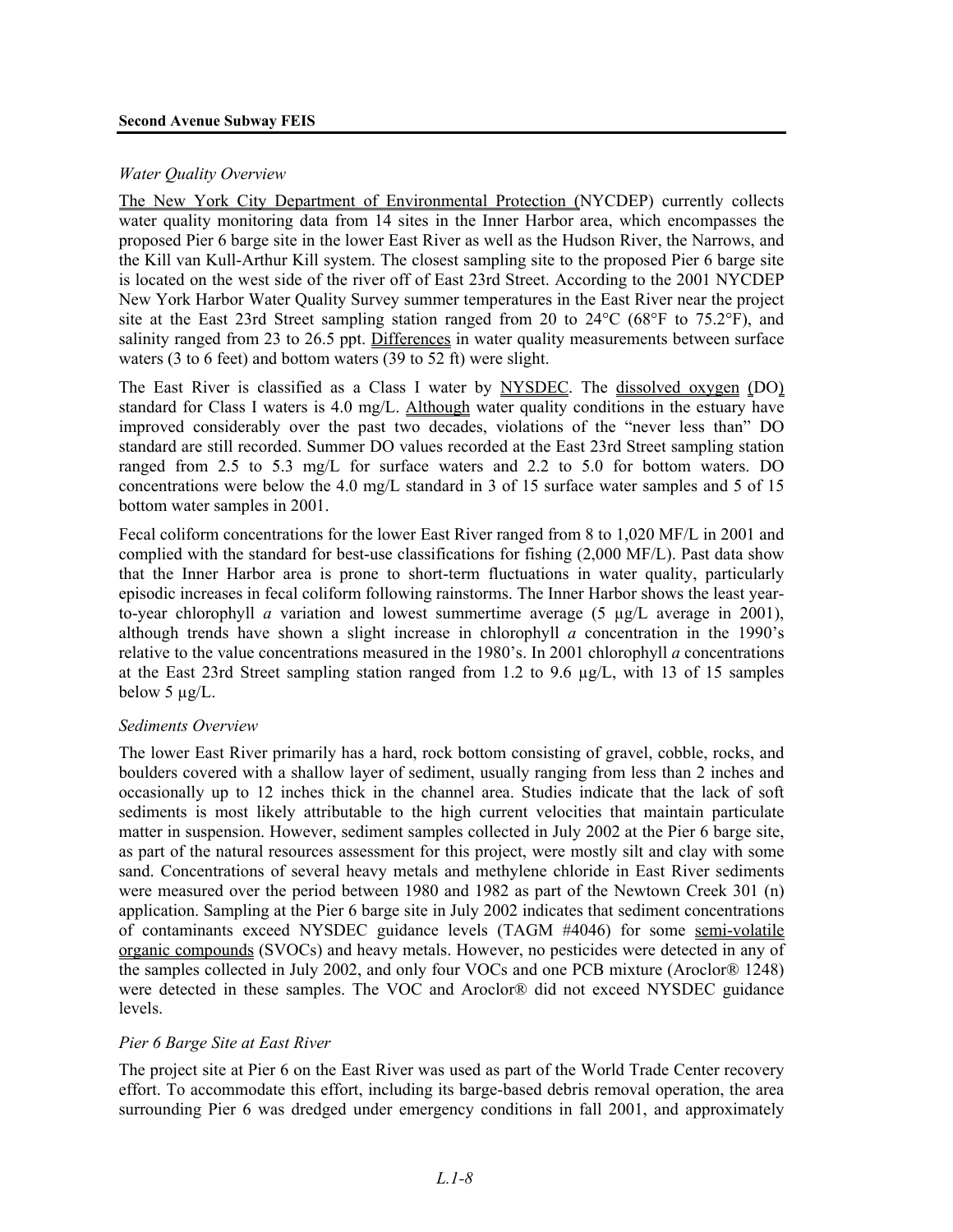60,000 cubic yards of sediment were removed. Before this recovery operation, the pier was used as a heliport owned by the Port Authority of New York and New Jersey. The East River in this area has a cement bulkhead edge, generally in good condition.

#### **AQUATIC BIOTA**

The hydrodynamic and estuarine characters of the East River, coupled with the numerous municipal and industrial discharges that have occurred over many years, make this river a physically harsh environment; therefore, many of the species using the area are tolerant of highly variable conditions. The following sections provide a brief description of the aquatic biota found in this water body. The descriptions that follow are drawn primarily from studies conducted along the East River. The East River is the tidal strait that connects the western Long Island Sound with the Harbor and Hudson River. In general, a decrease in nutrients and increase in DO have resulted in a more favorable habitat for aquatic biota, according to NYCDEP.

#### *PRIMARY PRODUCERS*

#### *Phytoplankton*

Phytoplankton are microscopic plants whose movements within the system are largely governed by prevailing tides and currents. Several species can obtain larger sizes as chains or in colonial forms. Light penetration, turbidity and nutrient concentrations are important factors in determining phytoplankton productivity and biomass. While nutrient concentrations in most areas of New York Harbor are very high, low light penetration has often precluded the occurrence of phytoplankton blooms. Because of the rapid currents and large tidal excursion distances, planktonic organisms found in western Long Island Sound, the lower Hudson River, and Upper New York Harbor would also be expected to occur in the East River.

In several studies focusing on the East River, investigators have collected 77 phytoplankton genera, several of which were represented by a number of different species. Diatoms are generally the most widely represented class of phytoplankton, accounting for over 90 percent of the different taxa collected in one 1983 survey; the green algae, *Nannochloris,* was the most abundant single taxa identified in this area. In a 1993 survey of New York Harbor, 29 taxa of phytoplankton were identified, with the diatom *Skeletonema costatum* and the green algae *Nannochlorus atomus* determined to be the most abundant species at the monitored sites. Resident times of phytoplankton species within New York Harbor are short and species move quickly through the system. Therefore, studies conducted at locations throughout the Harbor showing various species indicate that these same species would also likely be present within the project areas. The average summer cell counts in that year ranged from 6,300 to 97,000 cells/mL. Investigators have suggested that the overall composition and relative abundance of phytoplankton taxa in the East River is more heavily influenced by the influx from waters of the Sound and New York Harbor than by localized water quality conditions.

#### *Submerged Aquatic Vegetation and Benthic Algae*

Submerged aquatic vegetation (SAV) are rooted aquatic plants that are often found in shallow areas of estuaries; these organisms are important because they provide nursery and refuge habitat for fish. Benthic algae can be large multicellular algae that are important primary producers in the aquatic environment. They are often seen on rocks, jetties, pilings, and sandy or muddy bottoms. Since these organisms require sunlight as their primary source of energy, the limited light penetration of New York Harbor limits their distribution to shallow areas. Light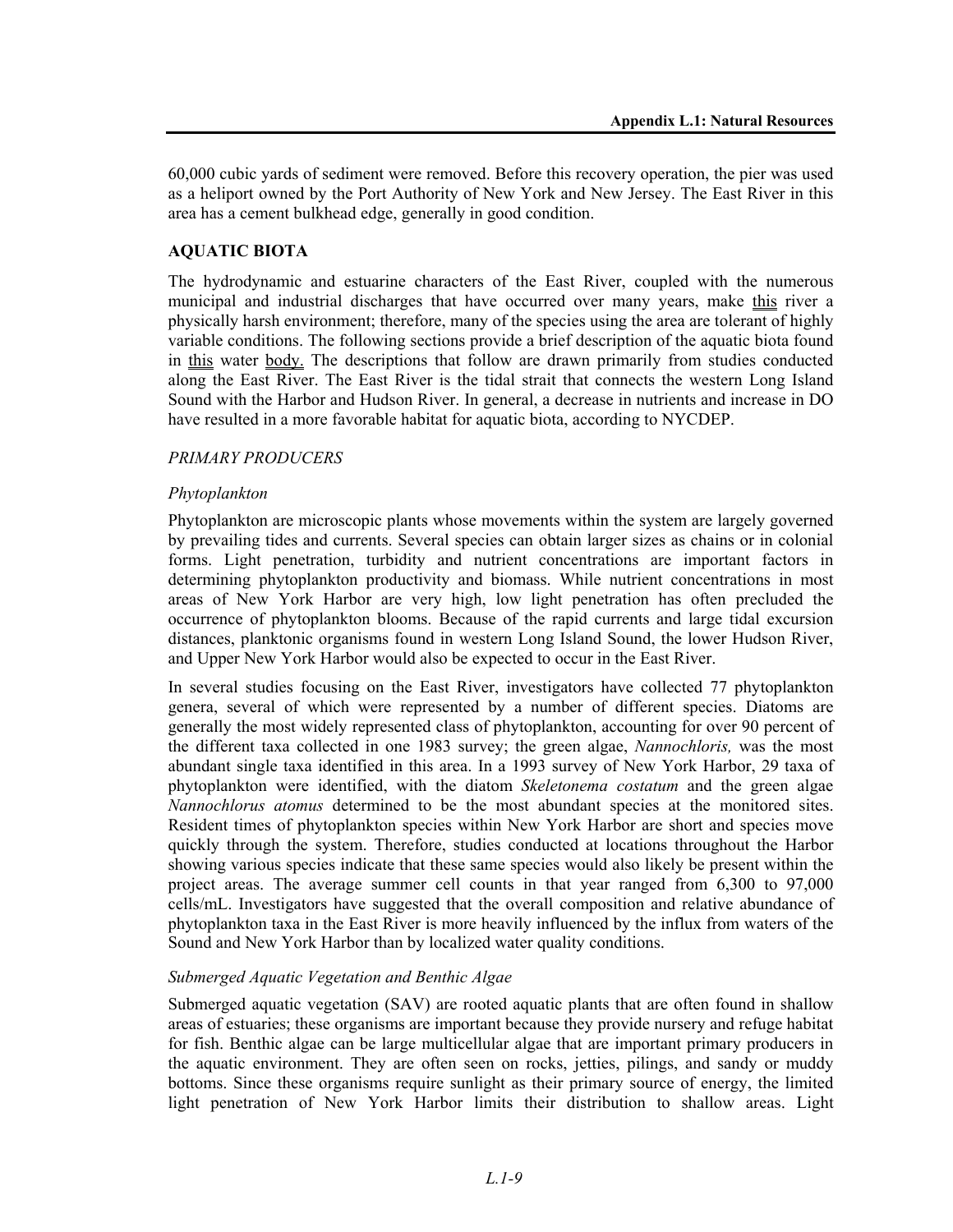penetration, turbidity and nutrient concentrations are all important factors in determining SAV and benthic algae productivity and biomass.

None of the studies reviewed as part of this assessment reported the presence of SAVs in the lower East River. The extensively developed shoreline, swift currents, and steeply sloped riverbanks make inhabitation by SAVs unlikely. However, in the upper East River, there are a number of areas that provide suitable habitat for SAVs and benthic algae. One study reported common algal species including *Fucus*, *Ulva*, and *Enteromorpha*.

#### *ZOOPLANKTON*

Zooplankton are an integral component of aquatic food webs—they are primary grazers on phytoplankton and detritus material, and are themselves used by organisms of higher trophic levels as food. The higher-level consumers of zooplankton typically include forage fish, such as bay anchovy, as well as commercially and recreationally important species, such as striped bass and white perch during their early life stages. Predacious zooplankton species can consume eggs and larvae, and can have a detrimental effect on striped bass and white perch.

Zooplankton studies conducted in New York Harbor found crustacean taxa to be the most prevalent form of zooplankton in collected samples. The most dominant species include the copepods *Acartia tonsa, Acartia hudsonica, Eurytemora affinis*, and *Temora longicornis*, with each species being prevalent in certain seasons. The data suggest that the copepods collected in the East River may be extensions of populations established in Long Island Sound and New York Harbor.

#### *BENTHIC INVERTEBRATES*

Invertebrate organisms that inhabit river bottom sediments as well as surfaces of submerged objects (such as rocks, pilings, or debris) are commonly referred to as benthic invertebrates. These organisms are important to an ecosystem's energy flow because they convert detrital and suspended organic material into carbon (or living material); moreover, they are also integral components of the diets of ecologically and commercially important fish and waterfowl species. In addition, benthic invertebrates are also essential in promoting the exchange of nutrients between the sediment and water column. Benthic invertebrates include those that can be retained on a 0.5 mm screen (macroinvertebrates) as well as smaller forms, such as nematodes (a class of roundworm) and harpacticoid copepods (order of copepods found in fresh and saltwater that are primarily benthic) called meiofauna. Some of these animals live on top of the substratum (epifauna) and some within the substratum (infauna). Substrate type (rocks, pilings, sediment grain size, etc.), salinity, and dissolved oxygen levels are the primary factors influencing benthic invertebrate communities; secondary factors include currents, wave action, predation, succession, and disturbance.

A number of studies regarding the distribution and abundance of benthic invertebrates have been conducted in New York Harbor. A compilation of these studies (Coastal Environmental Services, 1987) indicated that over 100 taxa had been identified in the East River, most of which were either crustaceans or polychaete worms. A more recent literature review identified over 180 benthic taxa in the Hudson River, East River, and upper New York Harbor (PBS&J, 1998). Common infaunal macroinvertebrates collected within the New York Harbor system include aquatic earthworms, segmented worms, snails, bivalves and soft shell clam, barnacles, cumaceans, amphipods, isopods, crabs and shrimp. Epifauna include hydrozoans, sea anemones, flatworms, oligochaete worms, polychaetes, bivalve, barnacles, gammaridean and caprellid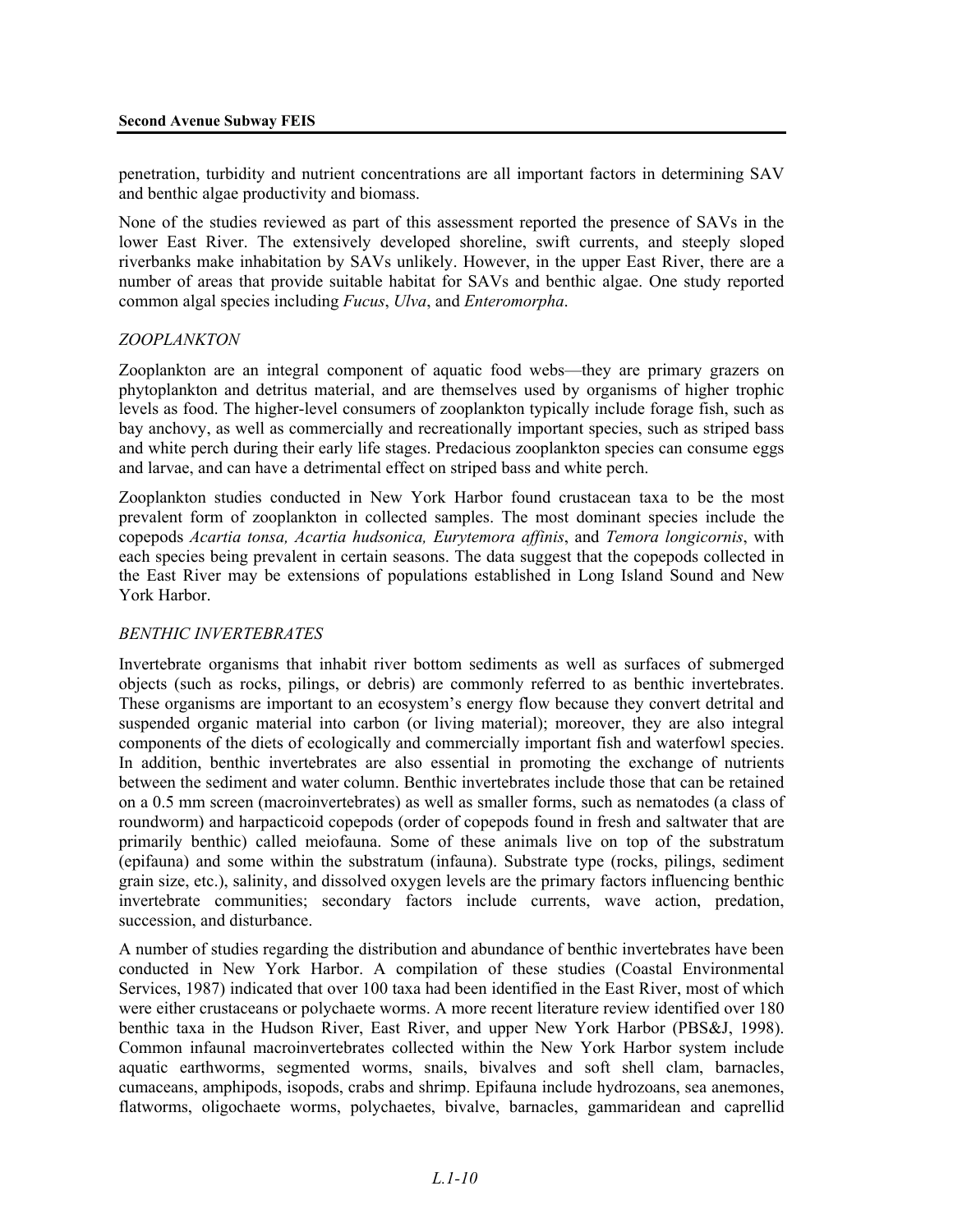amphipods, isopods, sea squirts, hermit crabs, rock crabs, grass shrimp, sand shrimp, blue crabs, mud dog whelks, mud crabs, horseshoe crabs, blue mussels, softshell clams, and a sea slug.

Two separate but intermingled benthic invertebrate subcommunities have also been identified based on sediment hardness in the East River. The hard substrate community was characterized by organisms that were either firmly attached to rocks and other hard objects (e.g., mussels or barnacles), or that built or lived in tubes. Other species of polychaetes and amphipods also occur on the hard bottom surfaces, and several species have adapted to the East River's hard bottoms and rapid currents by living within the abandoned tubes of other species. The soft substrate community, which is characteristic of the more protected areas within the upper East River, has permitted detritus, clay, silt, and sand to accumulate in shallow, low velocity areas near piers and pilings. Common soft substrate organisms observed included oligochaete worms, the soft shelled clam *Mya arenaria*, and a variety of flatworms, nemerteans, polychaetes, and crustaceans.

A benthic macroinvertebrate sampling program was conducted in July 2002 as part of the natural resources assessment for this project. Vibratory core and benthic grab sediment samples were collected in the vicinity of the Pier 6 barge site between Piers 6 and 9 on the East River. Six locations were sampled at the barge site. Benthic grab samples were sorted and invertebrates were identified and counted.

In the 2002 survey, large numbers of pollution-tolerant benthic invertebrate (primarily polychaetes in the families Capitellidae and Spionidae) were collected. However, pollutionsensitive benthic invertebrate species (e.g., *Ampelisca* sp.) were also collected. Five pollutionsensitive species were collected at Pier 6; a snail, an amphipod, two polychaetes, and a clam. Other invertebrates collected at Pier 6 were mussels, crabs, shrimp, isopods, nematodes, and several species of polychaete. Sensitive species were found at all but one of the six sampling locations at Pier 6.

#### *FISH*

New York City is located at the convergence of several major river systems, all of which connect to the New York Bight portion of the Atlantic Ocean. This convergence has resulted in a mixture of habitats in the East River that supports marine fish, estuarine fish, anadromous fish (fish that migrate up rivers from the sea to breed in freshwater), and catadromous fish (fish that live in freshwater but migrate to marine waters to breed).

Despite the relatively low value of the East River as residential fish habitat, the waterway serves as a major migratory route from the Hudson River to the Long Island Sound. Harsh conditions within the East River, including its swift current, lack of shoal and protected habitat, reduced water quality, and possibly a lack of prey, probably explain why the East River experiences only limited utilization by fish at various times of the year. The swift currents act to scour the river bottom and prevent accumulation of sediment. Consequently, the benthic community is characterized by attached rather than infaunal species. During the summer months, poor water quality—particularly low levels of dissolved oxygen—can also limit fish presence. The Essential Fish Habitat assessment prepared for the Second Avenue Subway and attached as Natural Resources Appendix L.2 provides a more detailed description of managed fish species found in the East River.

#### *Marine Species*

Winter flounder, scup, and bluefish are marine species present in the East River. Winter flounder is an important commercial and recreational fish species that prefers cold water. Adults have a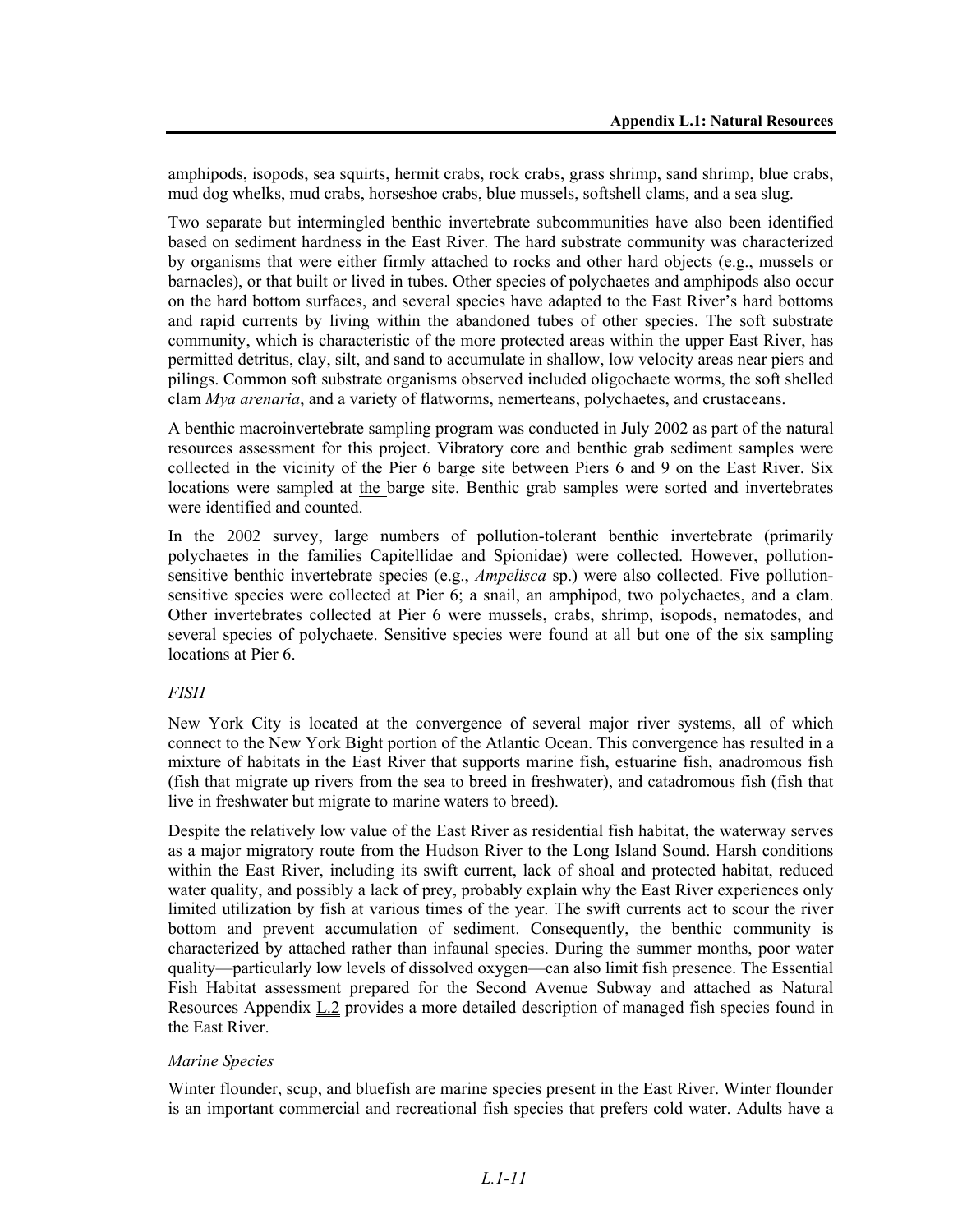short migration pattern, moving offshore a short distance in spring and returning to shallow inshore or estuarine waters in late fall. Winter flounder spawn in the lower estuary during winter and early spring and prefer sandy bottoms in shallow water where freshwater from the estuary reduces salinities to slightly below full strength. Capture of adult-size winter flounder during the winter months in the lower East River indicates possible spawning activity. Flounder are most likely utilizing the lower East River as residents during the winter months. Winter flounder have a varied diet of small invertebrates and fish fry, and the relatively small size of their mouths may limit the size of their prey.

Scup, or porgy, is a marine species that migrates inshore during late spring. It tends to stay close to the coast during the summer months before moving offshore during the fall to deeper waters. The scup is a bottom feeder that spawns from May through August.

Bluefish were reported as an abundant species captured in the East River (excluding bait fish). Bluefish is a pelagic fish whose young migrate into estuaries and harbors along the coast during late spring or early summer. The major spawning grounds of the bluefish are located in the outer half of the continental shelf, and the resulting young move inshore in the late summer to feed. Incidence of young bluefish in the East River is probably related to this migration pattern.

#### *Estuarine Species*

Species that have been found in adequate numbers within the East River are the resident fish Atlantic silverside and striped killifish and common killifish. These species are important as forage species for larger predator fish and are commonly used as bait by fishermen. They are primarily resident estuarine fish although considered euryhaline.

Atlantic silversides are small fish that school in shallow water and are permanent residents of the estuary. They spawn in May through early July and mature in 1 year. Atlantic silversides are omnivorous and feed chiefly on copepods, mysids, shrimp, amphipods, cladocerans, fish eggs, young squid, annelid worms, and mollusk larvae.

Common killifish spawn primarily in fresh or brackish water, usually from spring to late summer or early autumn. Adults generally mature during their second year. Striped killifish spawn in shallow water close to shore from June through August, and again mature in their second year. Both species feed primarily on crustaceans and polychaetes.

White perch is an additional estuarine species that has been found in the East River. Adult white perch migrate to shallow fresh and slightly brackish water in the spring and early summer to spawn, after which they return to the lower estuary. The demersal eggs hatch in 3 to 5 days, and after approximately 1 month they begin to look like small adults. The juveniles inhabit creeks and inshore areas until they are about a year old. Small white perch primarily eat invertebrates. Larger white perch in salt and brackish water eat small fish fry, crabs, shrimp, and other invertebrates. White perch of more than 200 mm in length eat mostly fish.

#### *Anadromous Species*

Anadromous species that use the East River include striped bass and tomcod, and members of the herring family. Striped bass use the East River for migration from fall through spring. Striped bass return from marine waters to fresh water to spawn before migrating back to salt waters. The young then use the brackish waters as nursery and wintering area. Juvenile striped bass migrate to marine waters when nearing maturity. The majority of adults then spend much of their time in coastal, bay, and river mouth waters before returning to spawn in the spring each year. Juvenile striped bass eat a variety of invertebrates, and adults eat a variety of fish and may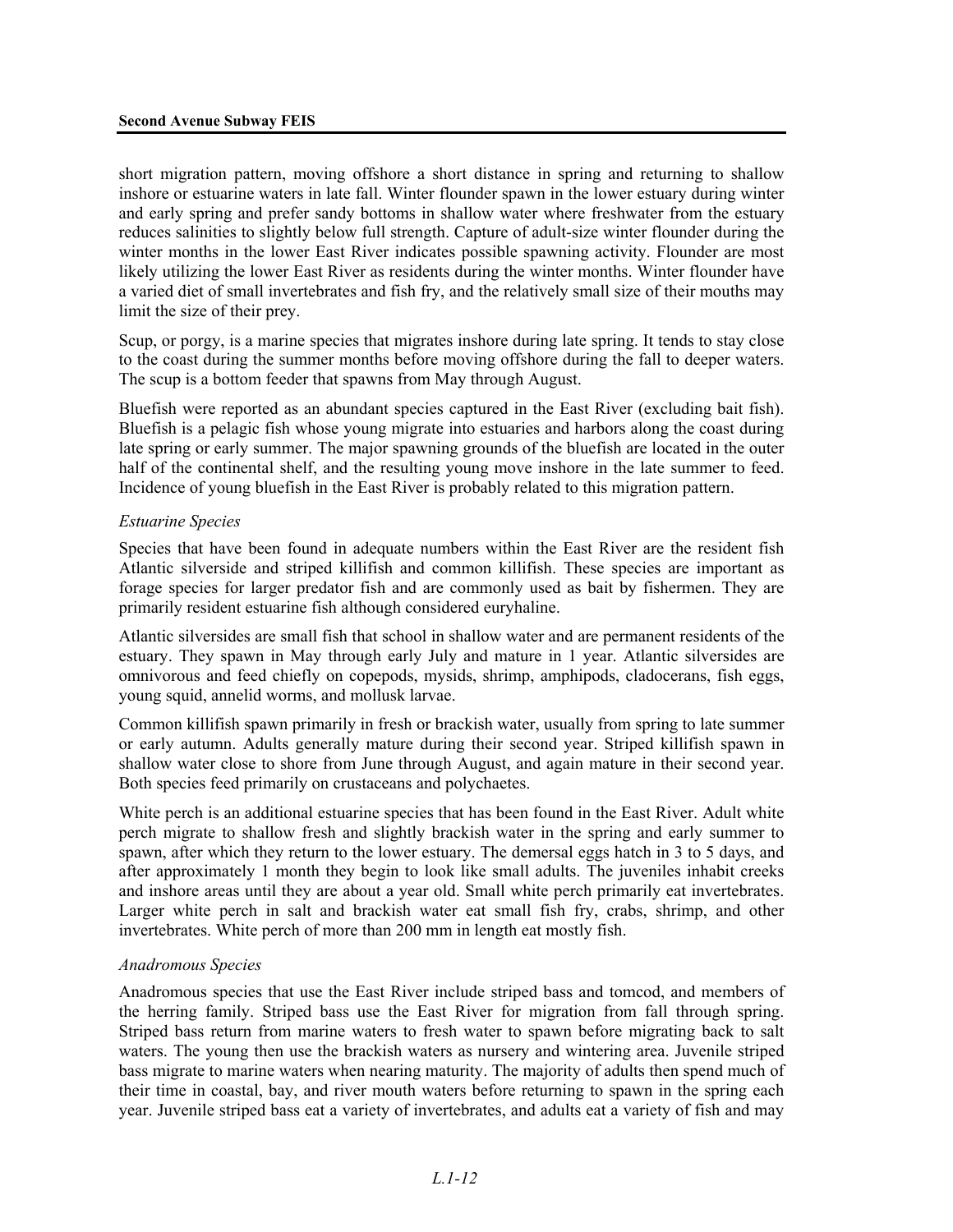also east shrimp. Young-of-the-year striped bass feed primarily on invertebrates; as they grow and become adults, striped bass feed primarily on fish.

Tomcod is an inshore species of cod that is distributed from southern Labrador to Virginia along the Atlantic Coast. Adults may spawn in marine waters but are typically anadromous and migrate into rivers and estuaries during late fall and winter to spawn. In New York water, the adult tomcod move out from shore to cooler waters in the spring. These fish feed mainly on small crustaceans.

Two of the common anadromous species are members of the herring family-alewife and American shad. These species live in the sea as adults and move into estuaries in spring on their spawning migrations. Both spawn in freshwater. Juveniles migrate from the estuaries in their first year primarily in the fall. These species primarily eat crustaceans and other invertebrates.

#### *Catadromous Species*

The single catadromous species common to the East River is American eel. Eels spawn at sea and the young move into the estuary as elvers in the spring, typically in February and March. American eels are opportunistic feeders and juveniles eat crustaceans, polychaetes, bivalves and fish. They grow slowly and at sexual maturity move down the estuary in the fall and out to sea.

#### *ENDANGERED, THREATENED, AND SPECIAL CONCERN SPECIES*

Additional requests were sent to NYSDEC Natural Heritage Program, USFWS, and NMFS in April 2002 for review of their databases concerning aquatic endangered, threatened, or special concern species that could potentially be present at the waterfront sites. According to the NMFS, the following species would be of concern within the project area because they may be present as occasional, seasonal transients: leatherback turtle, loggerhead, Kemp's ridley, and green turtle (see agency correspondence in Appendix L.3). Some marine mammals, such as harbor seal, grey seal, and harbor porpoise, may also be present in these water bodies.

#### *ESSENTIAL FISH HABITAT*

The NMFS has identified the East River as EFH for 15 species of fish pursuant to the Magnuson-Stevens Fishery Conservation and Management Act of 1996. Please see the Essential Fish Habitat assessment in Appendix L.2.

## **D. CONSTRUCTION IMPACTS OF THE PROJECT ALTERNATIVES**

Construction impacts on natural resources from the Second Avenue Subway are described in Chapter 15. Following are some additional details on certain topics.

#### **GEOLOGY**

In total, the subway would require the removal of <u>over 6</u> million cubic yards  $(CY)$  of rock and soil. Although the amount of bedrock and soil removal would be substantial, the underlying geology of Manhattan would not be altered. Additionally, since Manhattan's geology is not considered an ecologically sensitive habitat, and since no substantial outcropping would be disturbed as a result of the proposed project, no adverse impacts would occur.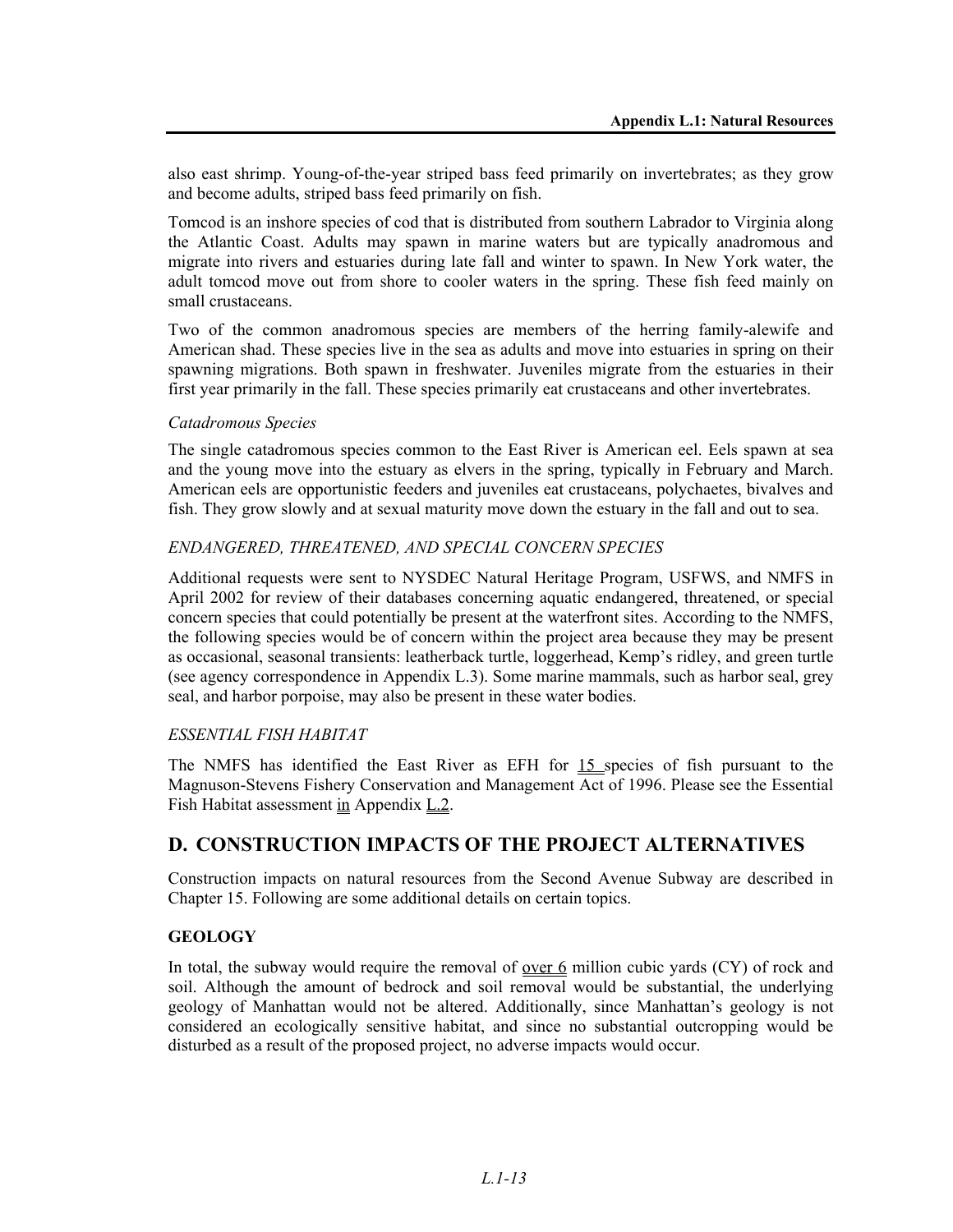#### **ENDANGERED, THREATENED, AND SPECIAL CONCERN SPECIES**

The NYSDEC Natural Heritage Databases only indicate the presence of one endangered, threatened, and special concern species—the peregrine falcon—within the vicinity of the Second Avenue Subway alignment, including the yard sites. As described in the chapter, no adverse impacts on peregrine falcons would occur.

#### **FLOODPLAINS**

With respect to the requirements of 6 NYCRR, Part 502, which requires that State projects demonstrate why they need to be located in the 100-year floodplain, there is no practicable alternative to constructing the Second Avenue Subway where it is currently proposed in East Harlem and Lower Manhattan and still meet the project's goals. Moving the subway further inland, for example, would not provide service along the Second Avenue corridor, and would not provide the required relief of congestion on the existing Lexington Avenue Line. The 207th Street Yard (which is also within the floodplain) already exists, and new tracks would be constructed within the confines of the existing yard. Therefore, use of the 207th Street Yard would not create any floodplain impacts.

#### **WETLANDS**

Use of a barging site would have environmental benefits and would not substantially affect wetlands, as this area is currently bordered by a hard bulkhead wall and does not currently support wetland plant communities. The Second Avenue Subway project would comply with Executive Order No. 11990, which concerns the protection of wetlands, and with all other appropriate regulations.

#### **GROUNDWATER AND SURFACE WATER**

Groundwater resources in Manhattan are not used as potable water, and would not be adversely affected by construction of the new subway tunnels or stations. During construction, design requirements would limit the amount of dewatering allowed as one aspect of such protection measures. Construction work proposed at the various above-ground yard and maintenance sites would also not adversely affect groundwater.

In terms of surface water, the operation of barges at the waterfront sites is not likely to create significant adverse impacts on the East River waterway or on the species present within it. Although barging operations on the East River would increase as a result of the Second Avenue Subway, construction of the subway would not introduce a new use to the river channel. While final plans for barge operations have not yet been determined, the following detailed analyses for the proposed construction site represent a conservative view of how the construction site might operate.

#### *PIER 6 AT THE EAST RIVER*

A barge facility is proposed at or near Pier 6 to reduce the number of trucks that would be required to transport construction spoils and materials during the Second Avenue Subway construction period. The current concept design of the barging facility involves the placement of three fixed barges, each supporting a crane, in the water for the duration of construction at this site, which could last for up to 7 years. In addition, up to four hopper barges would be temporarily moored near the barge cranes and used to transport construction spoils. A further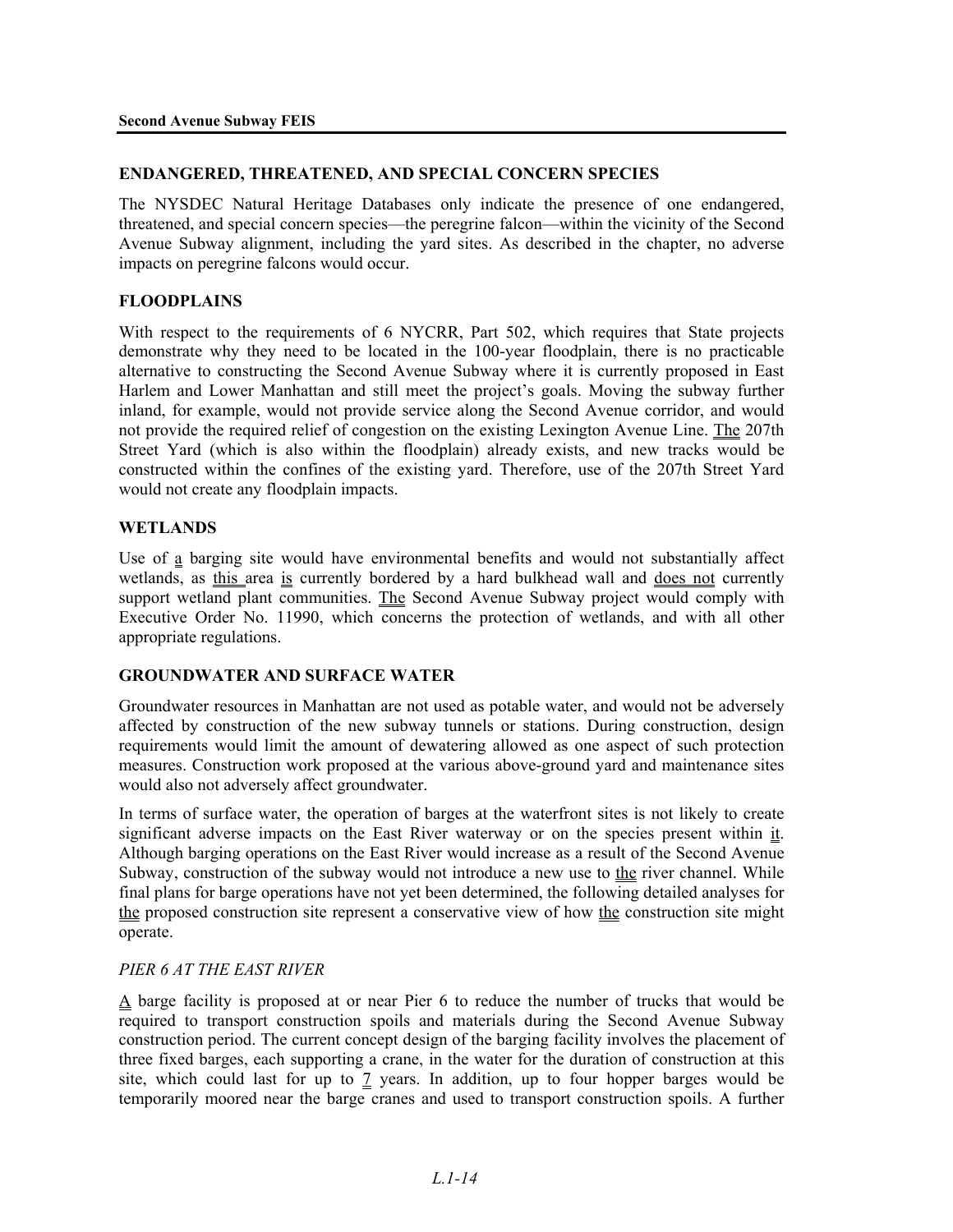discussion of construction of the barge facilities at Pier 6 is provided in Chapter 3. No bulkhead repairs would be required, and only a small amount of dredging (approximately 3,500 cubic yards) may be required.

#### *Effects on Water Quality*

Some water quality degradation would be expected to occur while the spud barges are anchored to the river bottom; this could last for approximately 3 to 6 months. It is likely that in-water placement of spud barges would require the use of pile driving equipment from the landside, which would cause resuspension of particulates and fine matter within the water column. However, as noted previously, the current velocities within the East River would disperse suspended material quickly. Additionally, the decrease in water quality would only be temporary and could be minimized using mitigation measures, described below. In total, spud barge construction would disturb approximately 30,000 square feet of river area. Barge facility operations are not likely to result in any significant long-term impacts to water quality within the East River. In addition, the potential above-ground conveyer system, which would transport material to the site, would be completely covered, and would minimize the release of materials or fines into the water or air. A storm water pollution prevention plan (SPPP) and other protection measures to be developed within the Construction Environmental Protection Program (CEPP) and related plans would also be developed to reduce effects of stormwater runoff or other contamination at this barge site.

#### *Effects from Dredging*

Because the area around Pier 6 was recently dredged to accommodate transport of World Trade Center debris by barge, it is not anticipated that dredging would be required at the site, with the possible exception of a small amount of channel deepening at the southern edge of Pier 9 (if needed for safe barge operations). It may be necessary to conduct maintenance dredging if the area were to become resedimented. Maintenance dredging is expected to be minimal, approximately 3,500 cubic yards. If dredging were to occur at this site, the dispersion capabilities of current velocities within the East River are expected to effectively remove any suspended contaminants quickly, resulting in only minimal impacts to the East River in a limited time. All applicable state and federal permit requirements associated with dredging operations also would need to be secured before undertaking any dredging.

#### *Effects on Hydrodynamics*

No major effects to East River hydrodynamics are expected to occur with the Pier 6 barge operation. The proposed barge facility does not extend beyond the existing pierhead line, and the channel within this area of the East River is very wide.

#### **AQUATIC BIOTA**

#### *PRIMARY PRODUCERS*

Construction and operation of the barge facility are not expected to result in any long-term adverse impacts to phytoplankton, SAV, or macro algae present in the East River. Construction of the barge facility would result in temporary and localized increases in turbidity that may affect light penetration in the water column. Because light is necessary for the photosynthetic process, construction may result in some degree of temporary impairment to photosynthesis and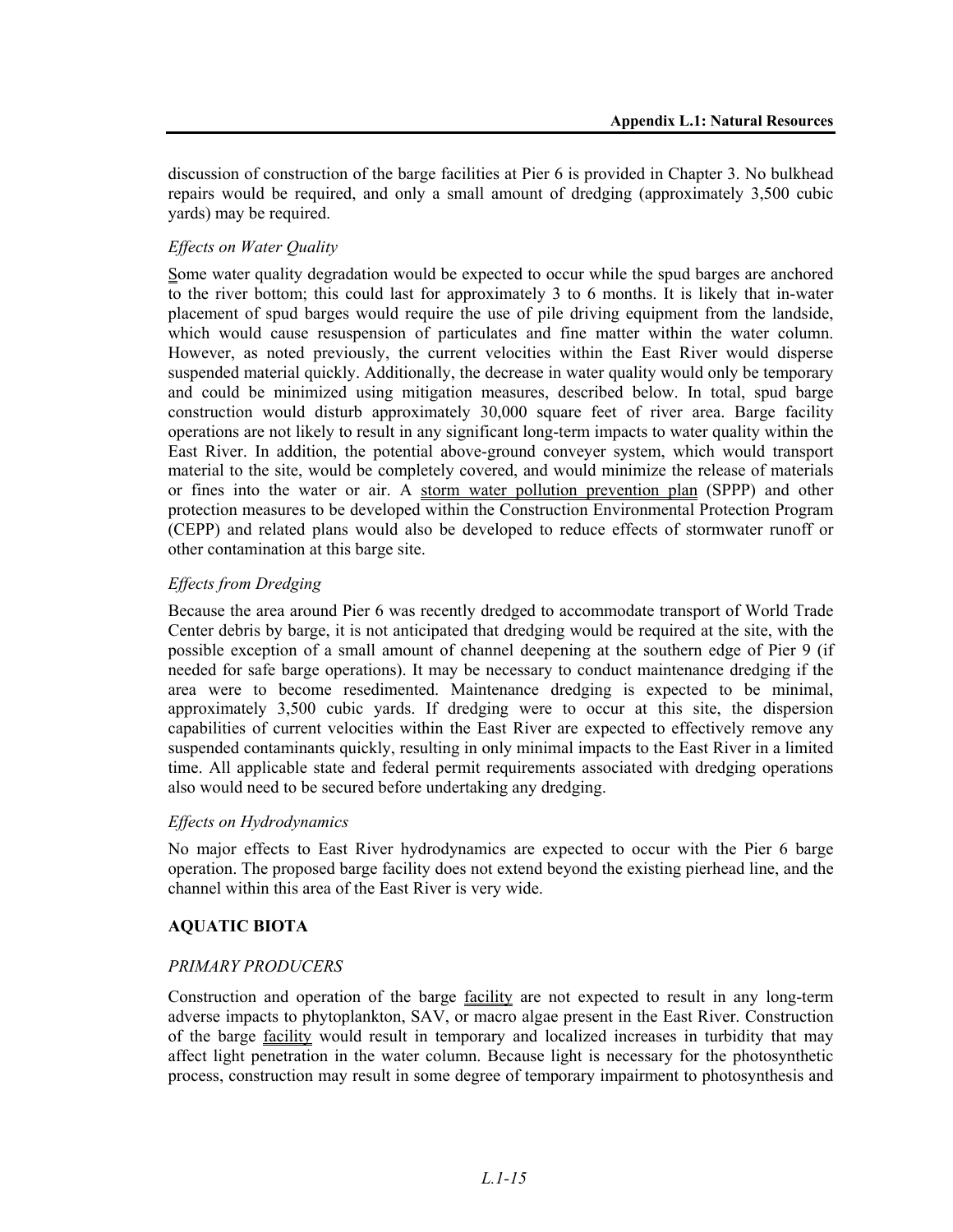primary production, the creation of new organic matter from inorganic substances, in the project area.

Fixed platform coverage would increase by approximately 30,000 square feet in the East River due to the barges. This increase in platform coverage would increase shading in the waterway. Since primary productivity is light-limited, tidal currents, which carry phytoplankton under shaded areas, would experience a decrease in light intensity with some resulting decrease in primary production. However, residence time under the fixed barge coverage by primary producers would likely be limited within the East River where currents are swift. Therefore, duration of decreased production would continue to be very short and there would be no consequential decrease in production. Barges moving to and from the facility would likely create similar but temporary shading effects, and residence times would again not result in any significant decrease in production.

#### *ZOOPLANKTON*

The proposed barging facility is not expected to result in adverse effects to zooplankton communities in the East River. Many zooplankton are primary grazers on phytoplankton as well as detritus, and a steady supply of suspended detritus within these waterways provides an adequate food source at all times. While the increase in shaded area from barge coverage may decrease visual feeders' ability to locate prey, resident time in such areas is expected to be short; thus no significant adverse impacts would result.

#### *BENTHIC INVERTEBRATES*

The activities associated with the establishment of the barge facilities and yard expansion would not be expected to result in long-term impacts to the benthic invertebrate community. The addition of piles would temporarily alter the benthic habitat to some degree. However, the extent of habitat disturbance would be highly localized. Bottom disturbing activities would be confined to very limited areas of construction, and benthic recolonization would be expected to occur relatively quickly, starting within weeks and taking approximately 1 to 2 years to complete.

Impacts to the benthos would also be expected from the proposed dredging activities including potential maintenance dredging. The Second Avenue Subway would remove approximately 3,500 cubic yards of sediments from the East River. This would result in a temporary loss of benthic invertebrates from this area. However, these species would again be expected to quickly recolonize the new sediment and pile substrate.

Barging operations are not expected to cause any significant adverse impacts to the benthic invertebrate community in the East River. Barge structures would provide additional substrate for the species present, and with the exception of a few piles for spud barge placement, barges would not disturb river bottom habitat.

#### *FISH*

Installation of piles for the spud barges and dredging would disturb substrate habitat and the water column. These activities could result in a temporary increase in turbidity, and a temporary adverse impact on the habitat for certain fish species (such as winter flounder and bluefish), because of these species' dependence on sight and light. However, these species have adapted to relatively harsh estuarine conditions and can avoid highly turbid conditions that are temporary in nature. Since the proposed action would occur over a maximum of approximately 6 months,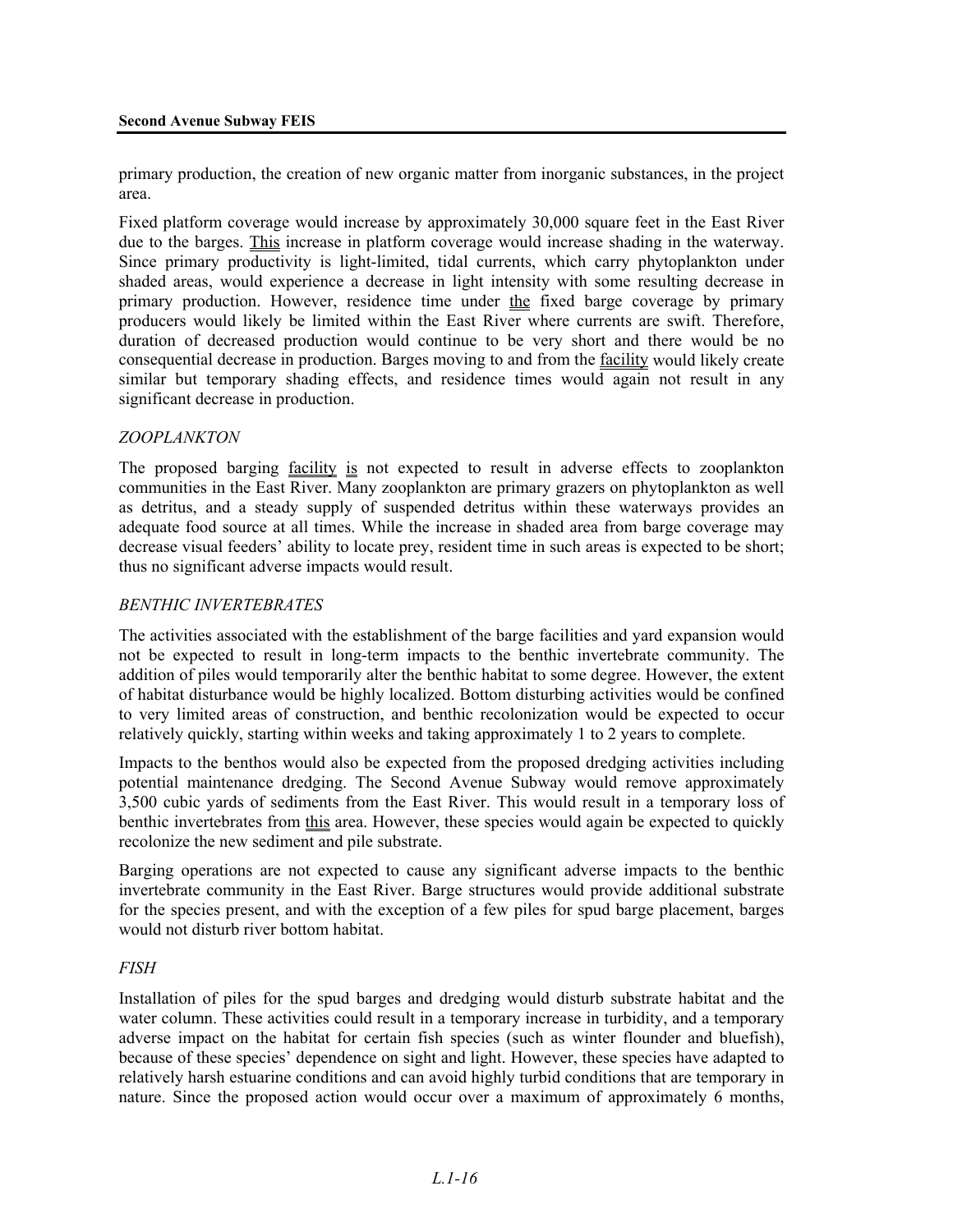water quality is expected to return to existing levels following the construction of the barge facility. In addition, the intensity of construction during this period would vary, with periods of turbidity alternating with periods of limited activity. Also, as mentioned previously, due to current velocities within the East River dispersion of re-suspended sediments would likely occur quickly.

Because winter flounder and other species are known to be light-dependent feeders, the potential impacts resulting from increased platform coverage from the proposed barges over the waterways was also considered. During its construction phase, the Second Avenue Subway project would cover approximately 30,000 square feet at Pier 6 in the East River; all other barges would be moving in and out of the waterway and would not create permanent coverage. The increased shading could cause adverse impacts to certain fish, because recent studies have suggested that the habitat quality for juvenile stages of benthic fish, such as winter flounder and others, is diminished beneath large pile-supported platforms. Pier coverage limits light penetration, which may, along with increased turbidity, affect the ability of fish to feed. In winter flounder studies, weight loss, shrinkage, or minimal increases in length were observed in the winter flounders that were caged in underpier areas. Since growth in the open-water and pile field areas was greater, research suggests that these open-water habitats are better nursery areas than the underpier areas.

Despite these studies, no significant adverse impacts are expected to occur from the limited amount of platform addition that would result from the barge operations at Pier 6. The abovereferenced study was conducted under concrete piers with larger widths (approximately 698 feet by 328 feet) and limited side-light penetration to the underpier area, whereas the proposed fixed barges would be far smaller (generally approximately 200 feet by 50 feet). Consequently, for the Second Avenue Subway, the limited size of the fixed barges, coupled with the limited amount of vertical intrusion into the river bottom (no more than 20 piles are expected to be needed at the site, according to current concept design), would allow fish to move through the underpier areas at the barge location. In addition, the narrow dimensions of the proposed spud barges (approximately 80 feet by 50 feet) would still allow for some light penetration from the sides, and the proposed construction activities would produce very minimal changes from current conditions to the physical habitat utilized by the fish. These activities would not substantially alter the existing habitat at the in-water construction site, so adverse impacts would not be expected. Moreover, the extent of the area that would be affected at any one time would likely be too small to interfere with any directed coastal, seasonal, or daily movement patterns of the fish community. Also, as part of the permitting process, coordination with NMFS and other agencies would occur to determine the most appropriate seasons and timeframes for in-water construction; based on other projects within the New York Harbor area, some limitations on certain construction activities could occur during the winter months.

For all of these reasons, the proposed project is not expected to have a significant adverse impact on these fishery resources. A potential benefit of the fixed barges is that they would provide additional substrate for the invertebrate communities in the East River, increasing food sources for fish species, and providing additional habitat for those species commonly associated with man-made structures, such as black sea bass.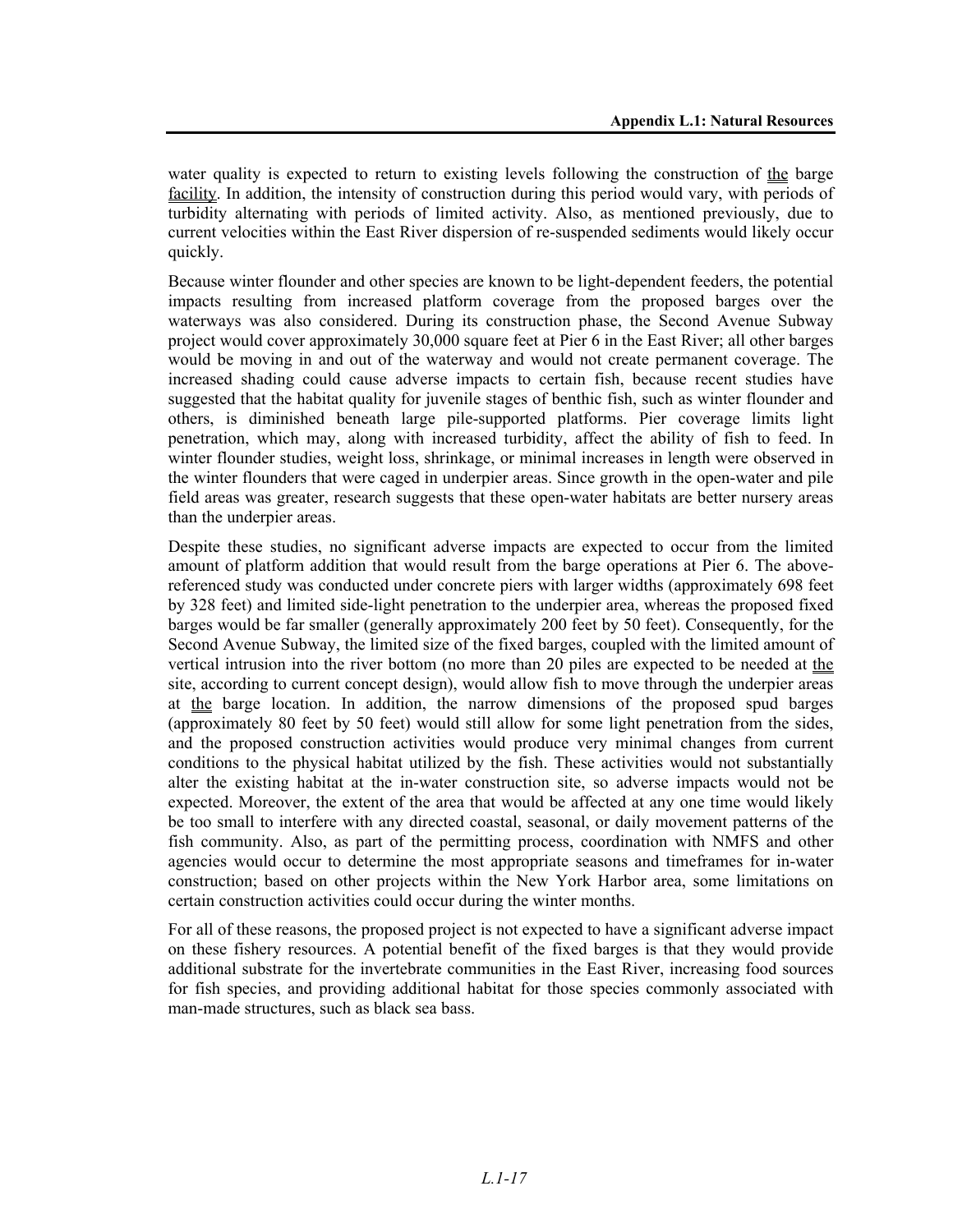#### **ENDANGERED, THREATENED, AND SPECIAL CONCERN SPECIES**

As described previously, according to NMFS the following species may occur as occasional seasonal transients within the East River: leatherback turtle, loggerhead, Kemp's ridley, and green turtle (see agency correspondence in Appendix L.3).

The barge site would not result in any adverse impacts to shortnose sturgeon, as shortnose sturgeon spawn, develop, and overwinter well upriver in the Hudson River, and prefer colder, deeper waters. Fish that may pass through the upper East River would be expected to use the deeper channel areas as opposed to the shallow near-shore areas that would be used for the barge operations. Out of the 1,000-plus trawls taken in one study in both the Hudson and East River, only one shortnose sturgeon was collected, in the deep water habitat, near the Peekskill-Haverstraw section of the Hudson River. Long-term Hudson River monitoring data, collected by the New York utilities companies and others since the 1970s, have also indicated that shortnose sturgeon inhabit deep-water habitats, and occur in greatest abundance north of the Tappan Zee Bridge.

The project is also unlikely to have significant adverse impacts on any of the four species of turtles listed above. New York turtles mostly inhabit Long Island Sound and Peconic and Southern Bays. They neither nest in the New York area nor reside there year-round. With the exception of the leatherback, all turtles in New York waters are juveniles or subadults. They generally arrive in June and July and leave in October, when colder temperatures force them to migrate south. Turtles that occur past November often become victims of cold stunning, which occurs on a regular basis. Turtles leaving Long Island Sound for the winter usually do so by heading east to the Atlantic Ocean before turning south. It is extremely unlikely that they would head west into East River and travel past Manhattan Island and through New York Harbor to emigrate south. While it is possible that the loggerhead and even Kemp's ridley may occasionally reach the potential barging area via New York Harbor, the leatherback and green turtle are not expected to do so, given the general lack of habitat for them in the East River. Given the paucity of sea turtles in the project area and vicinity, the project would have no adverse impact on these species.

Any potential impacts to marine mammals, such as harbor seals, gray seals, and the harbor porpoise, are also not expected to be significant, as these species are only rarely observed near the East River.

#### **EROSION, STORMWATER MANAGEMENT, AND DEWATERING**

During construction activities, there would be increased potential for on-site erosion and sedimentation at construction sites where soils would be disturbed. Beginning in 2003, a detailed storm water management plan would have to be prepared under NYSDEC State Pollutant Discharge Elimination System (SPDES) permitting requirements for any construction sites between 1 and 5 acres proposed to be covered with greater than 30 percent impervious surface or if impervious surfaces are connected on the site. An impervious area is considered connected if runoff from it flows directly into the drainage system, or if runoff from it occurs as concentrated shallow flow that runs over a pervious area and then into a drainage system. The SPDES permitting requirements would be implemented during construction. Storm Water Pollution Prevention Plans would be developed as part of the design process, with implementation to be carried out by the contractors under supervision of the owner, construction manager, and the SPDES permitting and enforcement program administered by NYSDEC.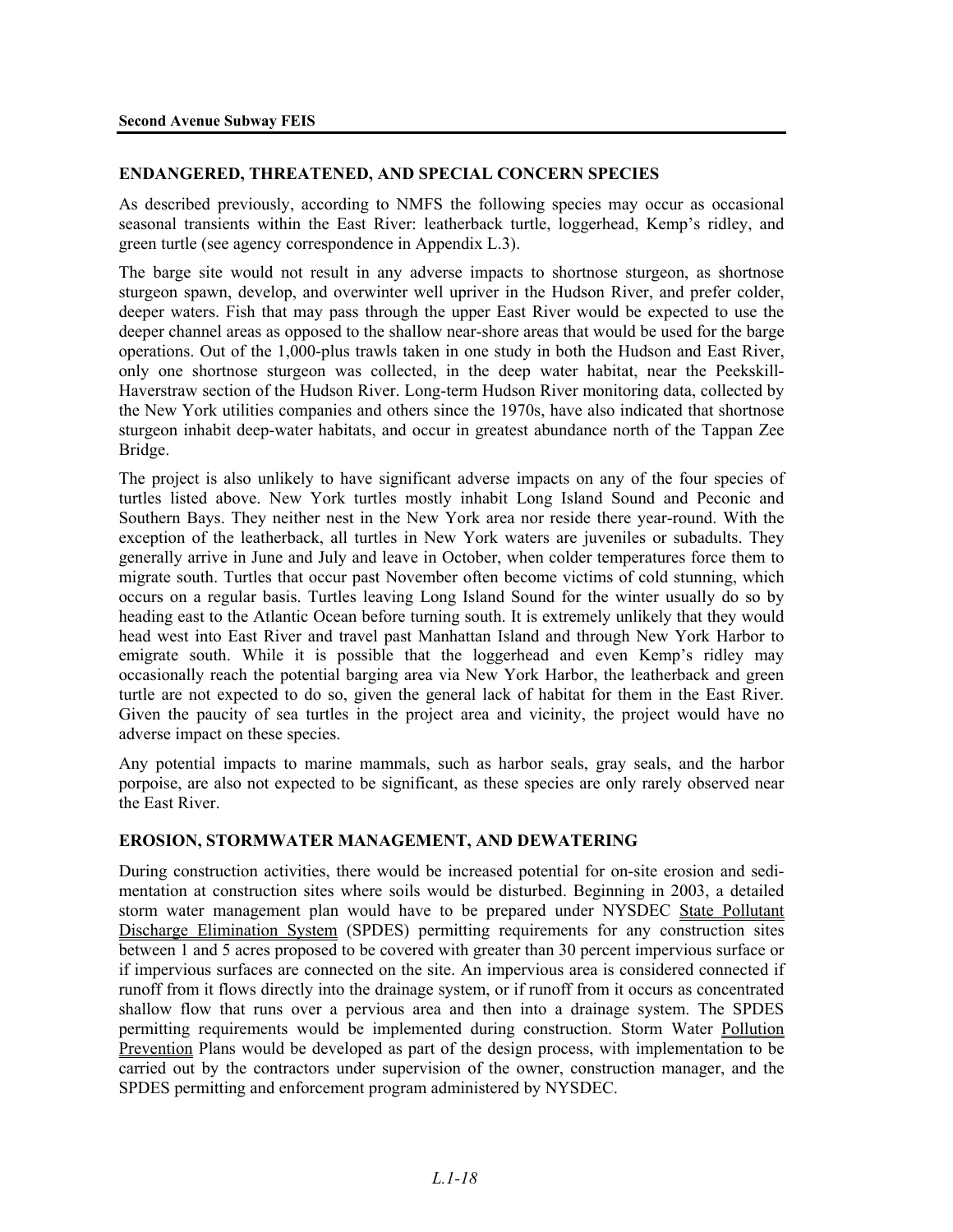The storm water management program would contain appropriate requirements for erosion and sedimentation controls to be used during construction. Such controls may include structural and vegetative measures such as hay bales, silt fencing, vegetative covers, and slope and soil stabilization methods. A series of temporary sediment traps would be strategically located within the project sites, where runoff within the construction zones would be collected and settled. Straw bales would be used to protect all proposed catch basins and other drainage structure inlets. Trapped sediment would be stored, sampled, and characterized (as prescribed by the CEPP), as would other excavated soil, and either disposed of or reused. Implementation of the storm water management plan would be the responsibility of the construction contractor with oversight and enforcement provided by the construction manager/owner and regulatory authorities.

Anti-tracking devices/equipment would be installed at the project exits. In addition, silt fencing would be installed along contours directly below construction zones and used where sheet flow is likely to occur. This fencing would be installed prior to construction activity to delineate areas predetermined as construction zones. Temporary and permanent vegetative measures are proposed to stabilize soils on the site. With these measures in place, erosion and stormwater pollution would be minimized and no significant adverse impacts would occur.

Dewatering will also be needed during certain tunneling activities. Permits from NYCDEP would be required in order to discharge into the sewer system and permits from NYSDEC would be required to discharge to area waterways. With use of proper pre-treatment measures, no impacts to the East River would occur as a result.

## **E. PERMANENT IMPACTS OF THE PROJECT ALTERNATIVES**

Once the Second Avenue Subway has been fully constructed, barge facilities and operations would be discontinued along the East River, and the related facilities would be removed. Permanent impacts on natural resources from the Second Avenue Subway are described in Chapter 15. Following are some additional details on certain topics.

### **WETLANDS**

The Second Avenue Subway would not alter existing wetlands conditions at the East River at Pier 6 (if this were determined to be a littoral zone), as conditions at this location would not experience substantial changes from existing conditions. Accordingly, the operation of the barge site would not be expected to significantly adversely affect public health, safety, or welfare; the environment; or natural resources—a provision for receiving a NYSDEC variance, as described above.

#### **SURFACE WATER**

As previously noted, water quality in the New York Harbor has improved in recent years and is expected to continue improving to some degree due to continued implementation of the City's water pollution abatement programs. With completion of the proposed Second Avenue Subway, construction activities within the water would cease, and surface water characteristics at the East River are likely to return to existing conditions. Some water quality degradation might occur during removal of the piles for the spud barges; this activity would again be limited in duration and area, and mitigation could be developed to address any disturbances, as described below. Platform coverage from fixed barges would decrease at Pier 6, and surface water would revert to existing levels.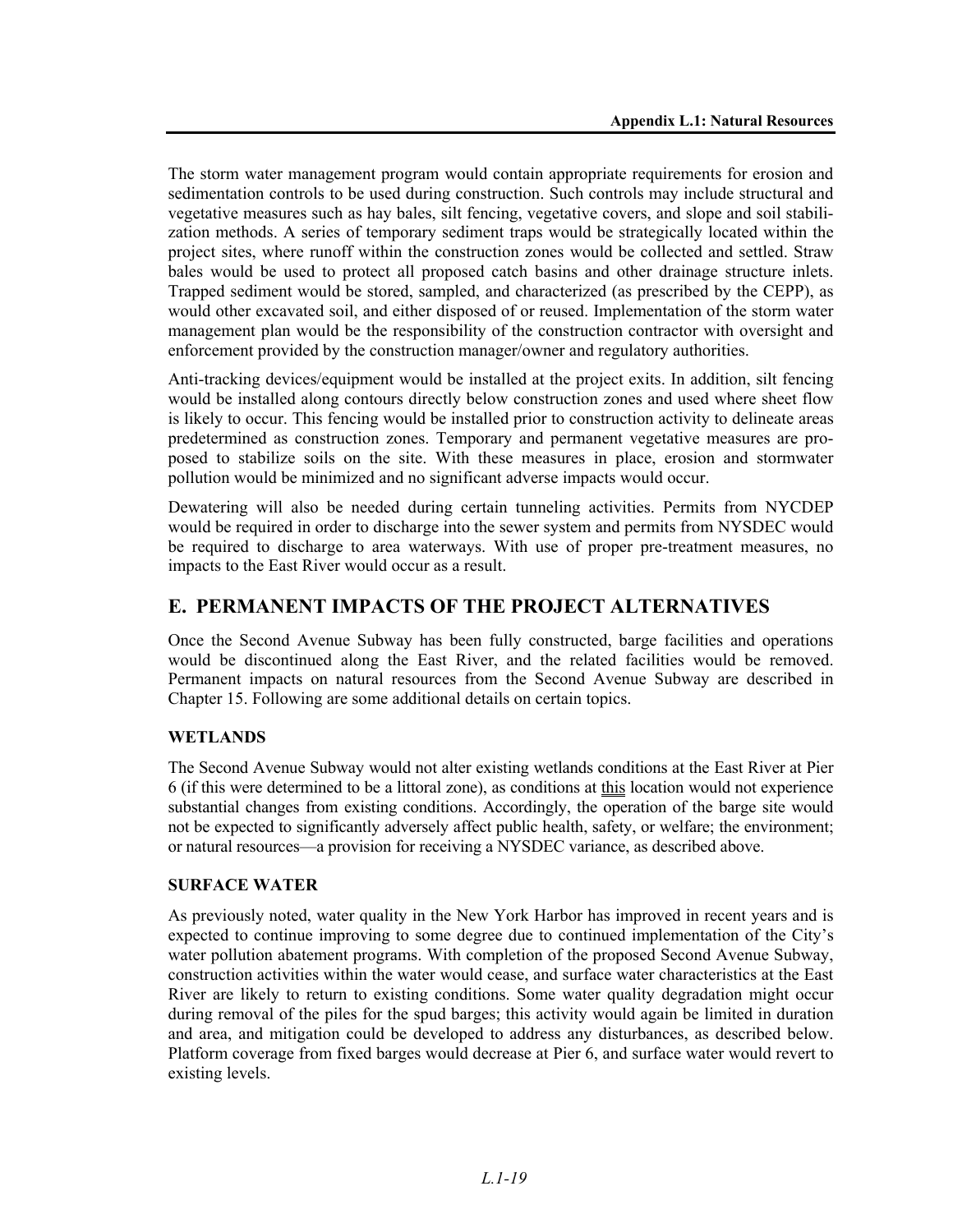#### **Second Avenue Subway FEIS**

Any effects caused by dredging at Pier 6 would be limited in scope and of a short duration, and would have ceased prior to subway operation. Therefore, no permanent impacts from dredging would occur.

Therefore, with operation of the subway, impacts to the water quality within the aquatic environs of the East River would be minimal.

### **AQUATIC BIOTA**

#### *PRIMARY PRODUCERS AND ZOOPLANKTON*

Operation of the Second Avenue Subway is not expected to result in any long-term adverse impacts to phytoplankton, zooplankton, SAV, or macro algae present in the East River. With the removal of the construction barge operations, light penetration into the water column would return to original conditions.

#### *BENTHIC INVERTEBRATES*

The activities associated with the operation of the Second Avenue Subway would not be expected to result in long-term impacts to the benthic invertebrate community. However, by removing spud barges, temporary substrates inhabited by benthic invertebrates would be lost. This loss would be expected to be limited since only a small number (between 10 and 20) of piles would be needed to secure the spud barges at the barge site. Alternatively, spud barge piles could be left in the waterway as substrate after spud barge removal, creating preferred habitat for both invertebrate and some fish species.

Benthic community recolonization in areas disturbed during construction, including removal of the barges, would occur quickly, with replacement of the community completed within 1 to 2 years. Recolonization might occur through the survival of individuals (e.g., below a barge), lateral migration into the disturbed area, vertical migration of buried organisms, and settling. A succession of benthic communities might occur before complete recolonization is achieved. The time required for recolonization depends on many factors, including the size of the area. Because the extent of the affected area would be small and tidal exchange large, introduction of fauna from adjacent areas would be rapid.

#### *FISH*

No adverse impacts to fish in the East River would be anticipated from the proposed project. Fish would continue to use this water body as they have in the past and present. The surrounding aquatic environments would continue to be characterized by bulkheads, piles, and open water areas that provide suitable habitat for numerous fish species. The Second Avenue Subway would produce very minimal changes from current conditions to the physical habitat utilized by the fish. These activities would not substantially alter the areas used by the fish community, and adverse impacts would not be expected.

#### **ENDANGERED, THREATENED, AND SPECIAL CONCERN SPECIES**

The proposed Second Avenue Subway would have no impact on any rare, threatened, or endangered species in the study area. Sea turtles are the only endangered aquatic species that might occur in the areas where train operations would occur; however, studies have demonstrated that it is highly unlikely that the operation of the Second Avenue Subway would